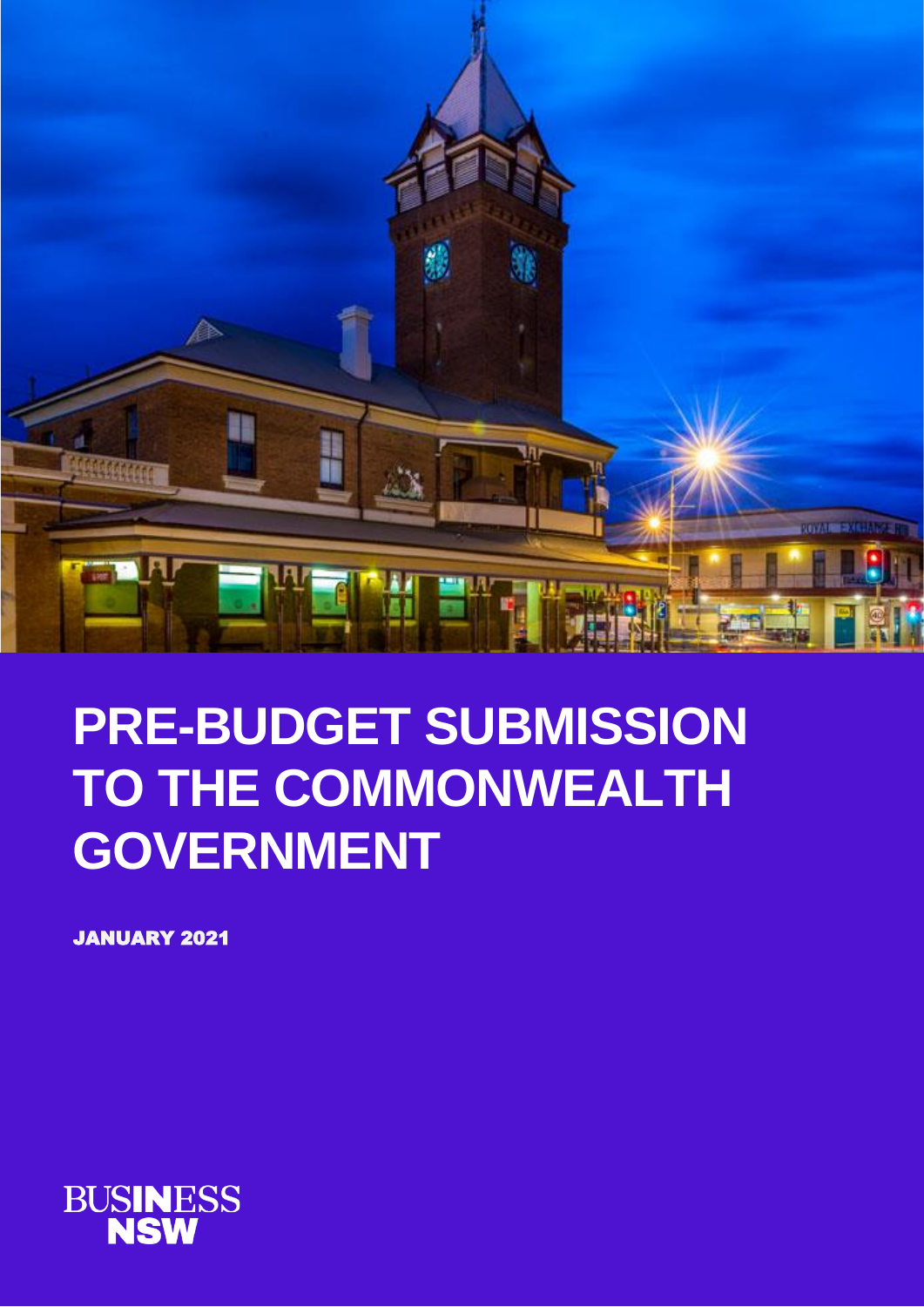# **FOREWORD**

*Business NSW* welcomes the opportunity to provide a pre-Budget submission ahead of the 2021/22 Federal Budget.

As NSW's peak business organisation, *Business NSW* has more than 30,000 member businesses across NSW. We work with businesses spanning all industry sectors including small, medium and large enterprises.

Operating throughout a network in metropolitan and regional NSW, *Business NSW* represents the needs of business at a local, state and federal level.

*Business NSW* acknowledges the achievements of both the Commonwealth and NSW Governments in supporting the recovery of businesses from the ravages of COVID-19 pandemic.

Compared to many other countries around the world, Australia has not only managed to minimise the health impacts but, at least at time of writing, has also avoided the significant economic damage witnessed in many other countries.

While Australia has performed well, the risk of continuing outbreaks remains, as shown by the experiences in Sydney and elsewhere during December 2020. These risks are now expected to be 'the new normal', at least until the widespread administration of vaccines.

This submission therefore considers how to accelerate towards this new normal whilst ensuring that businesses and jobs continue to be supported across the country.

**Part 1: The state of NSW** identifies the existing conditions in NSW collated from a range of sources including our December 2020 [Business Conditions Survey](https://www.businessnsw.com/advocacy/surveys/business-surveys/nsw-business-conditions-report-december-2020) of more than 500 businesses.

**Part 2: Progress and recommendations** considers progress against each of the immediate priorities and the longer-term recovery drivers identified in the *Business NSW* report *[Back on Track](https://www.businessnsw.com/content/dam/nswbc/businessnsw/pdf/Back%20on%20track%20-%20July%202020.pdf)*.

Whilst there has been significant progress against many of the recovery drivers, particularly the immediate priorities, this submission includes recommendations to further hasten the recovery from the effects of the pandemic.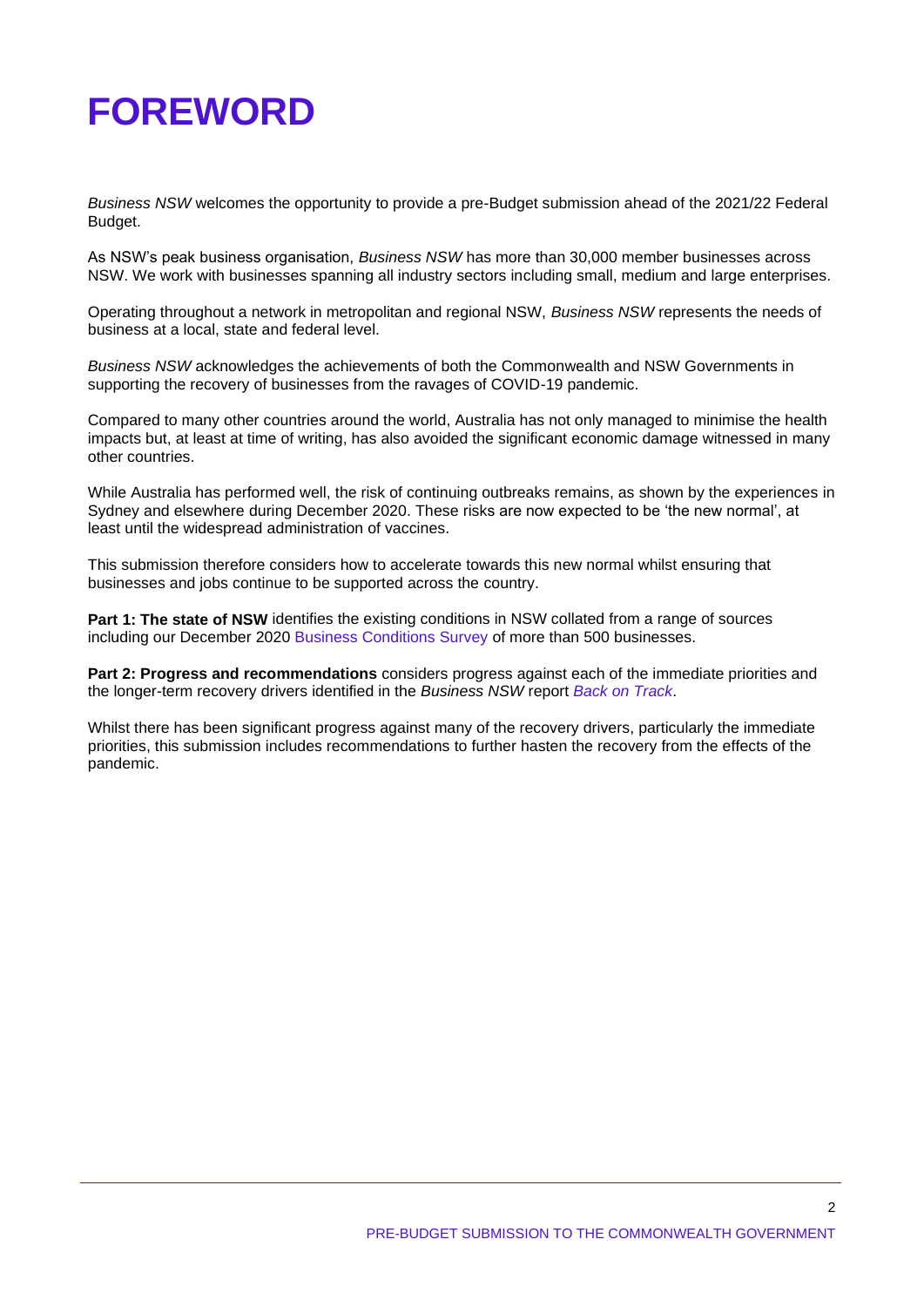# **PART 1: THE STATE OF NSW**

### **Current business conditions**

### The state of businesses in NSW and the impact of COVID-19

The impact of COVID-19 over the last 12 months has been significant. However, prior to Christmas, our research indicated that businesses were recovering.

In our December 2020 Business Conditions Survey, the NSW Business Confidence Index reached positive territory for the first time since the June quarter in 2018.

This strong performance came before new COVID-19 restrictions were introduced over the Christmas-New Year period due to the cluster outbreaks in the Northern Beaches and Western Sydney.

Those restrictions reduced confidence and business conditions, particularly in affected regions and industries.

However, the improvement in business confidence prior to those outbreaks reflected growing optimism about the economic situation as major restrictions from earlier in 2020 were lifted. Business communities responded positively to the reopening of both the NSW-Victoria and NSW-Queensland borders, with the heavily impacted Murray and New England and North West regions showing the strongest rebound compared to the September 2020 quarter.

Each of the key measures assessed in our survey showed improvement. With government restrictions easing, consumer spending continued to recover, helping more businesses to increase sales revenue and profitability.

This improved operating environment helped more businesses to hire staff and increase capital spending compared to the September 2020 quarter.

Despite these findings, it was clear from our research that full recovery remains a long way off.

Businesses continue to struggle financially, with more reporting decreases in staff and reduced capital spending than reporting increases. It will require further strengthening in consumer spending for these businesses to operate at a capacity level where they begin to rehire and reinvest.

One quarter of respondents reported a high risk of business failure when support measures including JobKeeper end in March 2021.

JobKeeper is not the only form of support scheduled to conclude by 31 March 2021. Payroll tax deferral arrangements, loan repayment holidays and other key support mechanisms are also scheduled to conclude by this time.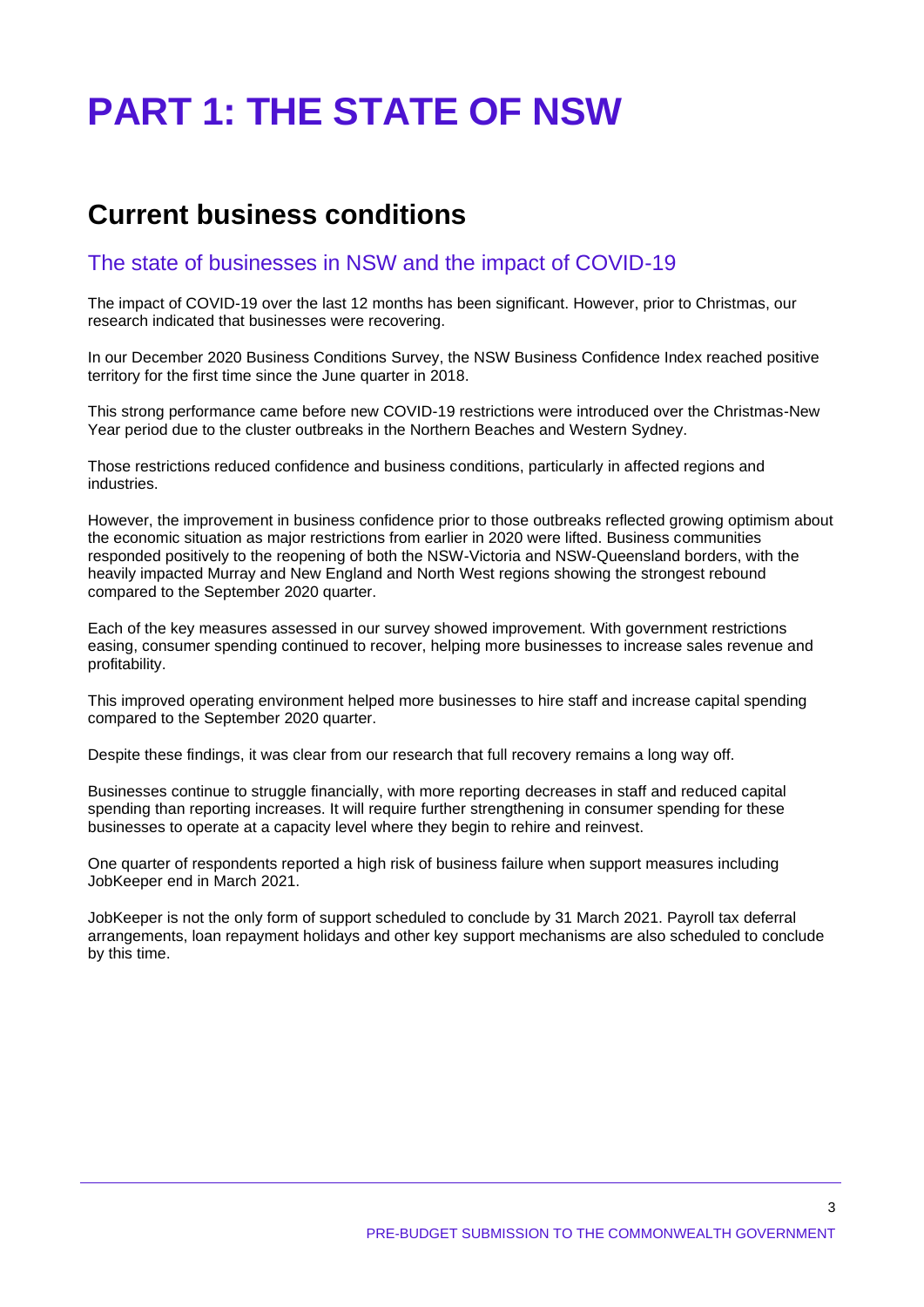



Source: Business Conditions Survey, *Business NSW*, December 2020. Note: Expected is for the March 2021 quarter. See full report for details on index values.





Source: Business Conditions Survey, *Business NSW*, December 2020.





Source: Business Conditions Survey, *Business NSW*, December 2020.

\*Index scores calculated as the percentage of respondents indicating the factor was more favourable minus those indicating the factor was less favourable. A positive number implies an improvement whereas a negative number implies a deterioration.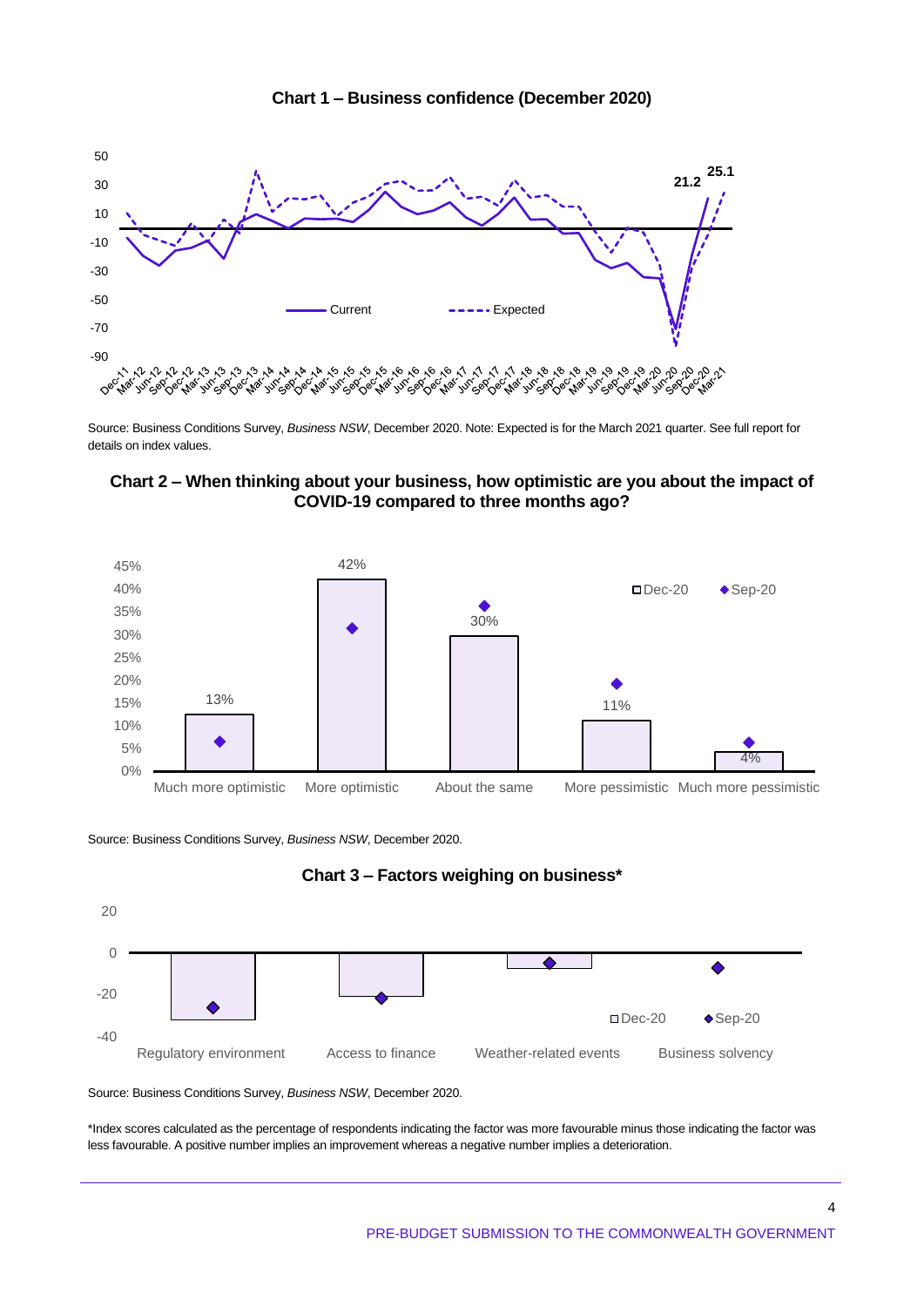## **Jobs growth and expansion is still slow**

Hiring still lags improvements in other key measures. Only 16.7 per cent of respondents to the Business Conditions Survey reported increased staffing levels over the December 2020 quarter, though this represents an improvement from the September quarter (11.4 per cent).

There was also a modest increase in businesses reporting increased capital spending over the previous quarter (28.8 per cent in December compared to 23.6 per cent in September).

An increasing number of businesses are looking to expand their capacity to meet demand, with more businesses prioritising expansion (38.4 per cent) than those who are prioritising downsizing their business (29.9 per cent) for the first time since the December quarter of 2019.

The economic costs of COVID-19 have been most evident through its impact on jobs.

Whilst unemployment reached 7.1 per cent in May, the national unemployment rate fell to 6.6 per cent in December. During the month, around 50,000 new jobs were created nationally. The participation rate rose by a further 0.1 percentage points to a new high of 66.2 per cent. This reflected the broad recovery in the labour market through to the end of the year.

Despite national improvement, NSW unexpectedly recorded more than 17,000 jobs lost in December as participation fell by 0.4 percentage points to 65.5 per cent. This data was collected in the first half of the month so would not have been affected by later COVID-19 related lockdowns, potentially leading to a worse result in the first quarter of 2021.



#### **Chart 4 – Staff numbers and capital spending**

Source: Business Conditions Survey, *Business NSW*, December 2020. Note: Expected is for the March 2021 quarter. See full report for details on index values.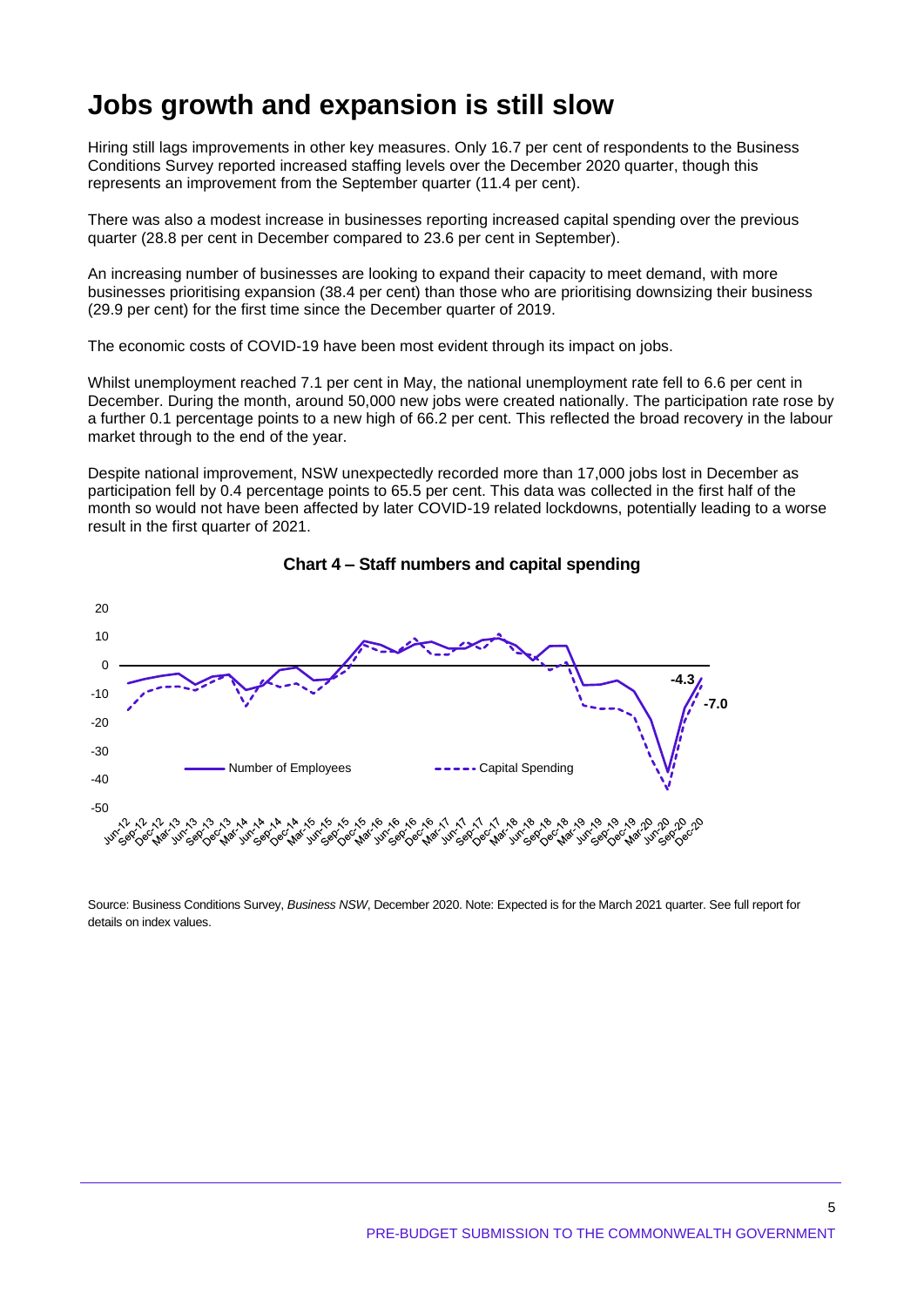#### **Chart 5 – Business priorities\***



Source: Business Conditions Survey, *Business NSW*, December 2020.

\*Index scores calculated as the percentage of respondents indicating the priority was more important minus those indicating the priority was less important. A positive number implies a priority is becoming more important whereas a negative number implies a priority is becoming less important. Note: Expected is for the March 2021 quarter. See full report for details on index values.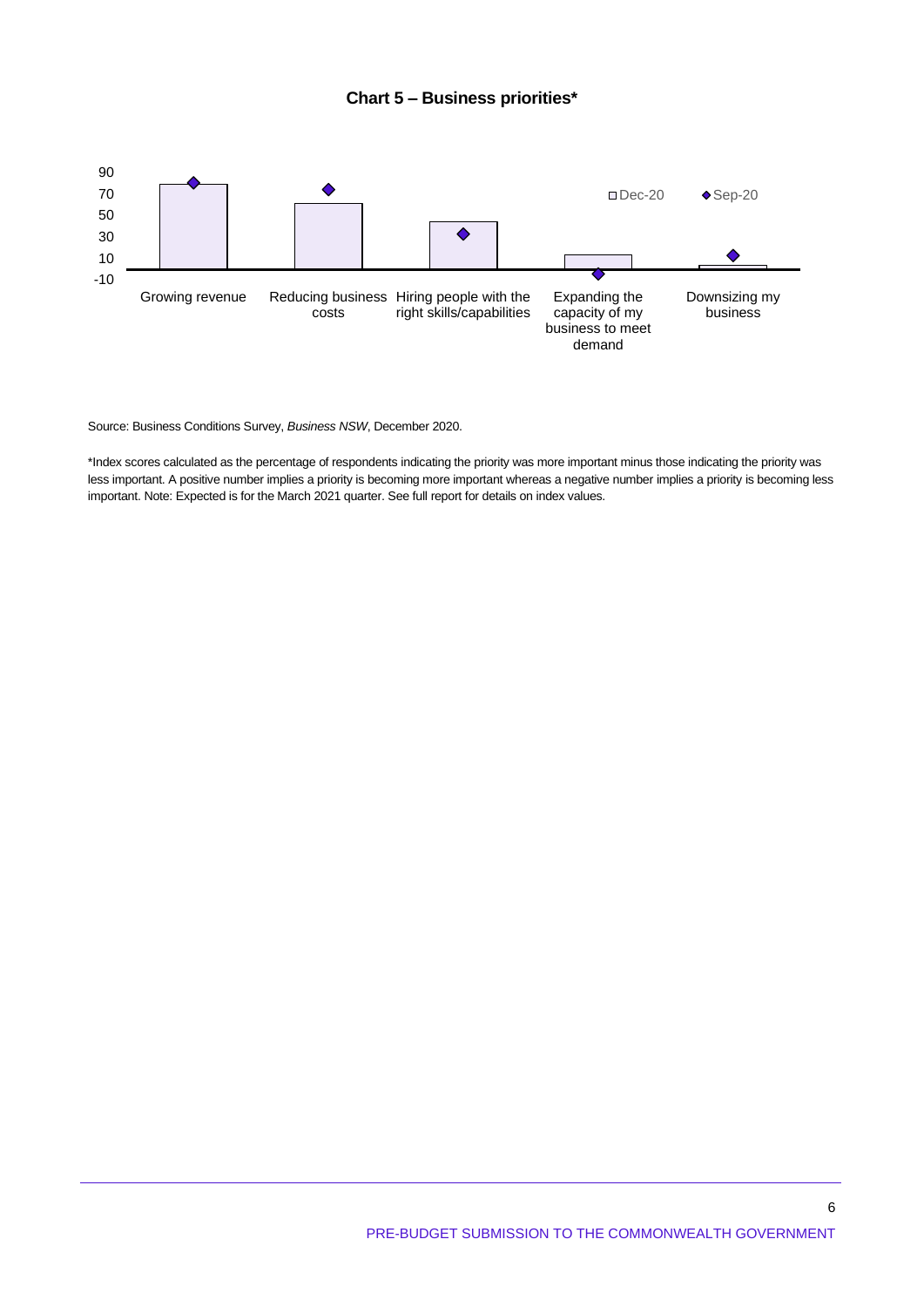# **Some regions and industries still lag behind**

Despite overall improvement, regions directly impacted by the recent southern and northern border closures tracked behind the rest of the state.

Regions that are most reliant on interstate and international visitors, including Illawarra, Newcastle, and Eastern Sydney (including the CBD and Northern Beaches), reported relatively lower activity than other parts of the state. This suggests that businesses in these regions have less capacity to absorb a further hit from a re-imposition of stricter restrictions in the event of future outbreaks.

Accommodation, food services and retail continued to bounce back after being hardest hit in the June 2020 quarter. Arts and recreation services are falling behind relative to the rest of the economy as restrictions still in place severely affect their operations.

While the December survey showed signs of recovery, the survey period preceded the implementation of tighter restrictions within NSW and in the other states in late December. These restrictions are expected to slow business activity, with the regions and industries already most severely impacted at greatest risk of further deterioration.

| <b>Region</b>                     | December 2020<br>Quarter<br>(Index) | <b>Business Confidence</b><br><b>Past Four Quarters</b><br>(Index) | <b>Unemployment</b><br>rate $*$ | Youth<br><b>Unemployment</b><br>rate $*$ |
|-----------------------------------|-------------------------------------|--------------------------------------------------------------------|---------------------------------|------------------------------------------|
| <b>NSW</b>                        | $21.2$ (n=546)                      | $-34.5$ (n=3924)                                                   | 6.5%                            | 13.2%                                    |
| <b>Central Coast</b>              | $22.2(n=19)$                        | $-28.5$ (n=137)                                                    | 5.3%                            | 9.9%                                     |
| <b>Capital Region</b>             | $13.8$ (n=33)                       | $-54.0$ (n=226)                                                    | 4.3%                            | 7.1%                                     |
| <b>Central West</b>               | $24.0(n=26)$                        | $-37.2$ (n=172)                                                    | 4.2%                            | 8.9%                                     |
| Coffs Harbour - Grafton           | $33.3(n=16)$                        | $-31.5$ (n=130)                                                    | 8.3%                            | 13.7%                                    |
| Far West and Orana                | $11.1(n=10)$                        | $-29.8$ (n=84)                                                     | 1.8%                            | 3.9%                                     |
| <b>Hunter Valley</b>              | $15.8$ (n=22)                       | $-30.5$ (n=190)                                                    | 5.7%                            | 14.6%                                    |
| <b>Illawarra</b>                  | $4.8(n=24)$                         | $-46.0$ (n=189)                                                    | 7.0%                            | 16.1%                                    |
| <b>Mid North Coast</b>            | $58.8$ (n=19)                       | $-41.2$ (n=170)                                                    | 7.9%                            | 16.1%                                    |
| Murray                            | $41.2(n=18)$                        | $-24.4$ (n=172)                                                    | 4.6%                            | 7.0%                                     |
| New England and North West        | $17.9$ (n=40)                       | $-34.5$ (n=194)                                                    | 6.4%                            | 13.4%                                    |
| Newcastle and Lake Macquarie      | $31.6$ (n=19)                       | $-28.8$ (n=212)                                                    | 7.6%                            | 17.5%                                    |
| Richmond - Tweed                  | $31.7$ (n=43)                       | $-25.9$ (n=243)                                                    | 5.0%                            | 9.5%                                     |
| Riverina                          | $21.4(n=15)$                        | $-33.1$ (n=127)                                                    | 5.4%                            | 6.3%                                     |
| Southern Highlands and Shoalhaven | $40.9$ (n=23)                       | $-25.2$ (n=123)                                                    | 4.7%                            | 8.4%                                     |
| Sydney                            | $14.1$ (n=125)                      | $-36.3$ (n=1449)                                                   | 6.0%                            | 12.9%                                    |

Table 1 – Regional performance

\*Data updated as of 12 January 2021, annual averages used for regional unemployment rates (excluding NSW). This averaging method obscures the full impact of COVID-19 on regional labour markets. #Index is calculated as the percentage of respondents reporting a stronger economy minus the percentage reporting a weaker economy. A positive number implies improving conditions while a negative number implies conditions are weaker. ^Eastern Sydney includes Eastern City, North and South districts; Western Sydney refers to Western and Central cities as designated by the Greater Sydney Commission. Full regional results available at: <https://www.businessnsw.com/advocacy/surveys/business-surveys>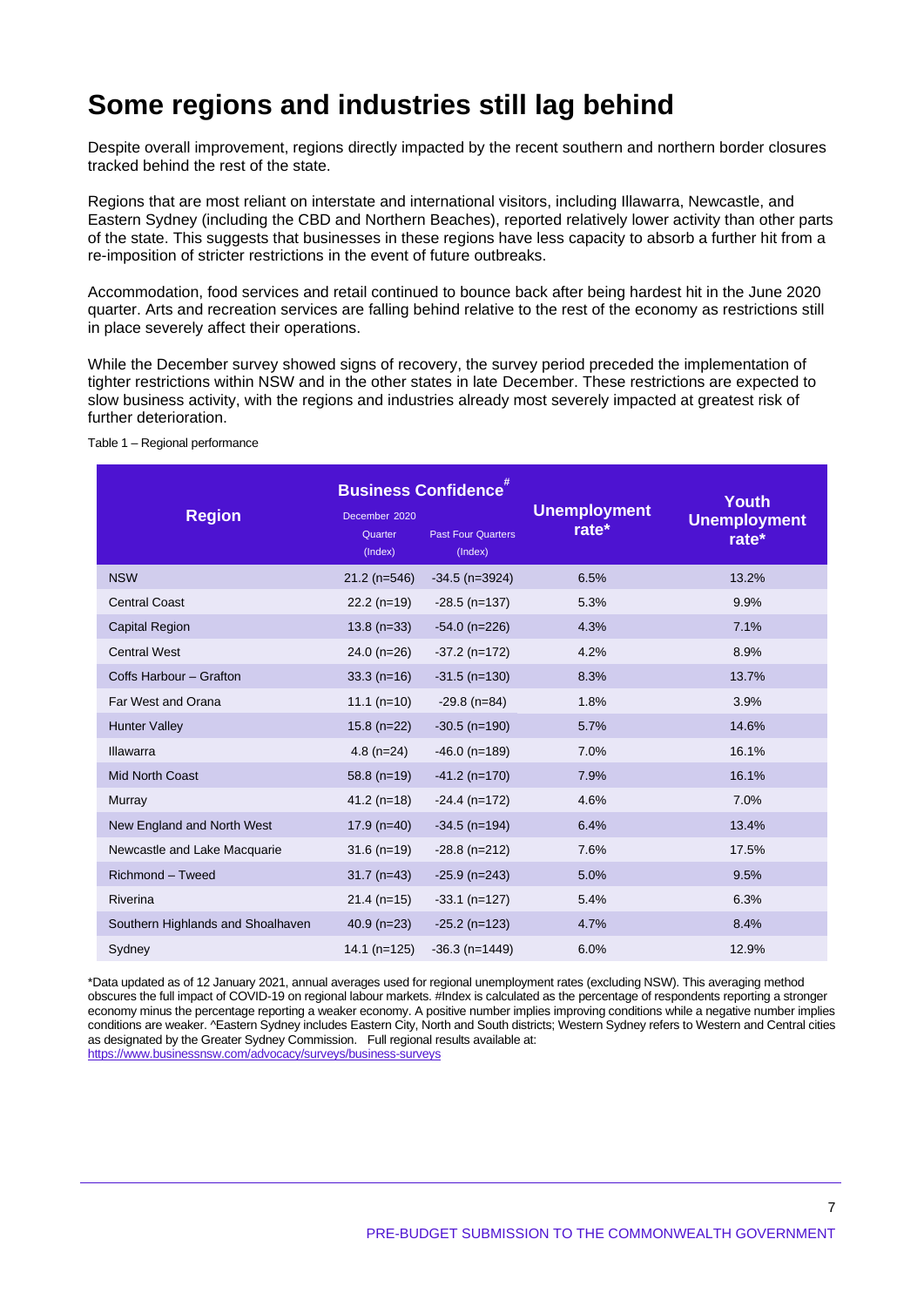# **Winding back policy support**

The December 2020 Business Conditions Survey raised concerns about the preparedness of many businesses for the end of JobKeeper in March. While some businesses are getting ready for when this happens, many are not.

Despite overall increases in confidence, 23 per cent of businesses state that they are at a high risk of failure when supports such as JobKeeper, tax relief, interest waivers and other measures end. This vulnerability will hang over the small business sector for much of the year and will need to be factored into decisions around when and how support measures are withdrawn.

A rapid scaling back of JobKeeper and other support may result in a second wave of instability as businesses are forced to re-examine the viability of their current operations. This is particularly relevant in light of potential future COVID-outbreaks, as seen during December and January. That is why *Business NSW* is calling on the Commonwealth Government to provide a new program of wage support for businesses affected by ongoing government restrictions.

#### **Chart 6 - What is the risk your business will face serious challenges when support measures such as JobKeeper, tax relief, interest waivers and other measures end?**



Source: Business Conditions Survey, *Business NSW*, December 2020.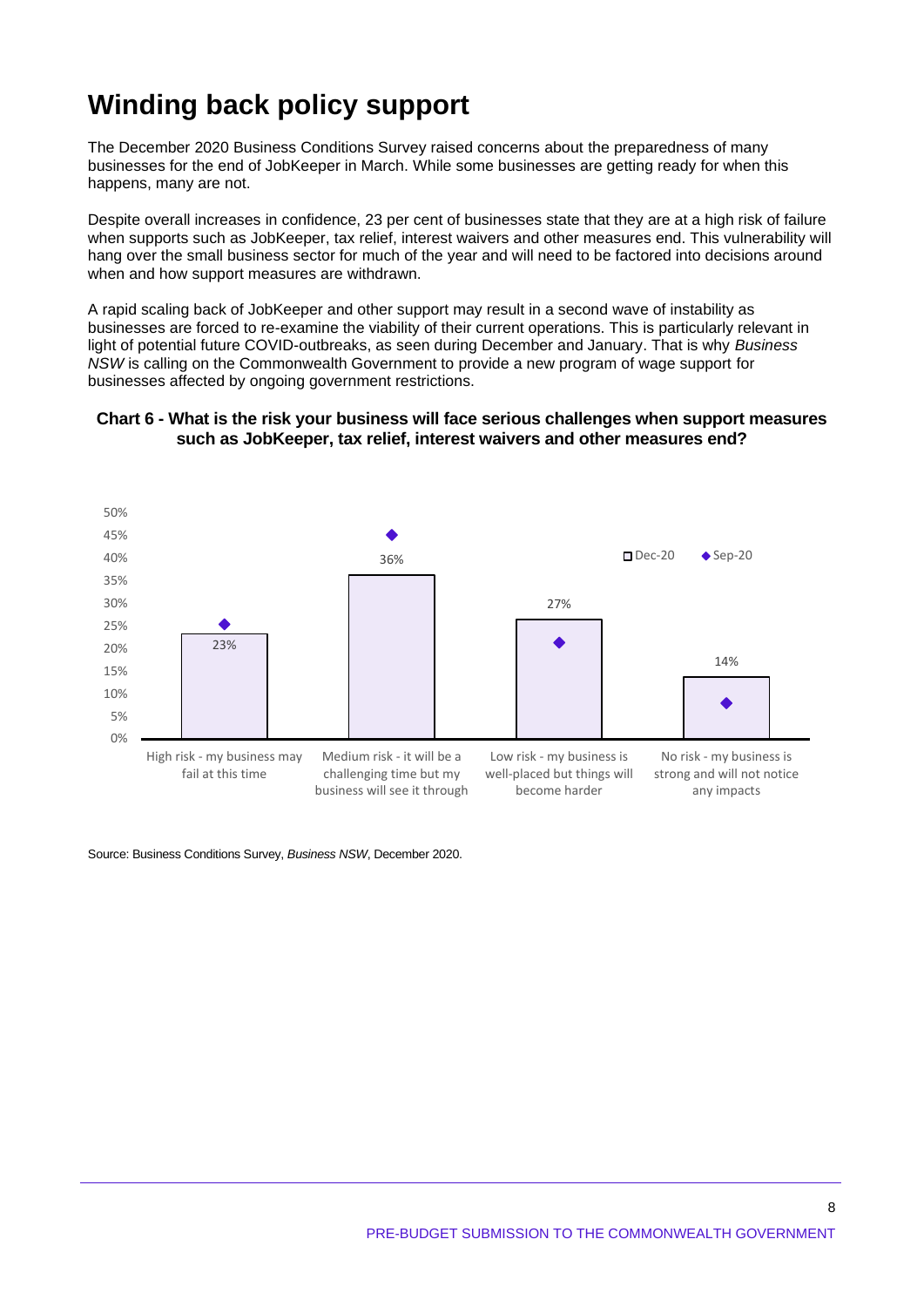# **Skills and human capital needs persist**

In December 2020, almost half of all businesses (44 per cent) reported experiencing a skills shortage and 40 per cent reported that COVID-19 had made it more difficult to address their skills needs.

The percentage of businesses experiencing a skills shortage increased from September 2020 (39.8 per cent with a shortage) but was lower than historical trends (55.4 per cent in July 2019 and 59.8 per cent in March 2017).

The largest skills shortages were identified in Agriculture, Forestry and Fishing (71.4 per cent), Construction (67.9 per cent), Manufacturing (60.6 per cent), and Accommodation and Food Services (57.4 per cent).

These industries have been most severely impacted by a combination of:

- increased demand
- the closure of international borders limiting access to working holiday makers and skilled migrants
- longstanding skills shortages in some occupations.

This data is consistent with anecdotal feedback received by *Business NSW* over the last few months.

Businesses reported a wide variety of occupations in shortage, including numerous vacancies for electricians, automotive mechanics, fitters and turners, hairdressers and baristas and front of house staff.

Across all industries and occupations, the majority of businesses (60 per cent) reported that it was harder to fill experienced positions than entry-level positions. Half of respondents (51 per cent) reported that shortages were due to applicants not having the right skills, capabilities, qualifications or experience.

A third (33 per cent) of respondents attributed their skills shortages to the JobSeeker rate being too high, and 29 per cent reported that applicants' wage demands were too high.

Whilst the lack of skilled migration had a relatively low impact on businesses' ability to access skills overall (14 per cent overall), almost half (42 per cent) of those businesses were in the Accommodation and Food Services industry.

Overall, 72 per cent of businesses reported that the shortages had resulted in increased workload for current staff. Almost half (45 per cent) reported that the shortages had resulted in lost business.

#### **Business needs: what businesses told us about skills and human capital**

"The biggest issue we are facing in the next few years is labour. Access to labour is primarily the issue, which has been compounded by the border closures and our reliance on foreign workers to pick fruit. We've tried a lot of things, but we can't get locals to pick fruit."

#### *Agriculture, Forestry and Fishing business, Coffs Harbour-Grafton*

"The growth and productivity of my business will be directly affected by the absence of skilled labour. The more I have to outsource, the more it costs me to manufacture my product."

#### *Retail Trade, Newcastle*

"Regional towns need willing workers otherwise the opportunity will be lost. Please provide incentives to people in cities to at least temporarily move to regional areas."

*Accommodation and Food Services business, New England and North West.*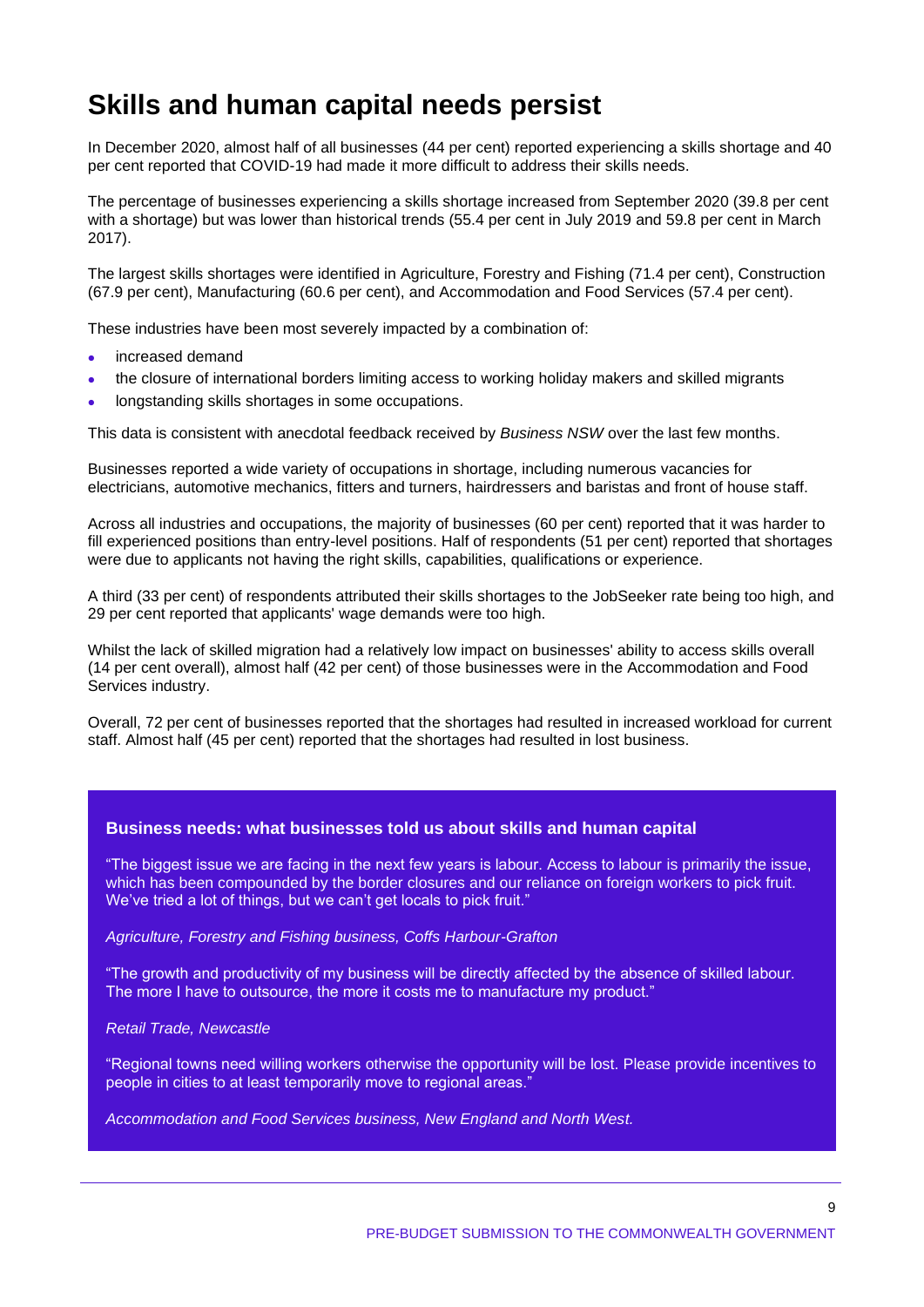# **PART 2: PROGRESS AND RECOMMENDATIONS**

# **Introduction**

Last year, *Business NSW* released *[Back on Track](https://www.businessnsw.com/content/dam/nswbc/businessnsw/pdf/Back%20on%20track%20-%20July%202020.pdf)*, which identified the following 10 'Recovery Drivers' to assist business recover from the economic impacts of COVID-19. In this section, *Business NSW* has assessed progress against each of the 'Recovery Drivers' and made additional recommendations for Government to consider in the 2021/22 Budget.

| 1. Return unemployment to below 6 per cent<br>The Commonwealth has committed to continuing fiscal support until the unemployment rate returns below 6 per<br>cent.<br>2. Think beyond 'step three'<br>It is still unclear to businesses when and under what conditions remaining restrictions will be lifted.<br>3. A Youth Jobs Guarantee<br>The Commonwealth Government has introduced a range of measures to support our youth.<br>4. JobKeeper<br>JobKeeper has been vital for businesses. What replaces it will need to be more targeted at businesses that still<br>require support.                                                                                                                                                                                                                                                                                                                                                                                                                                                                                                      | Protect and steady the economy<br><b>Immediate priorities</b> |
|-------------------------------------------------------------------------------------------------------------------------------------------------------------------------------------------------------------------------------------------------------------------------------------------------------------------------------------------------------------------------------------------------------------------------------------------------------------------------------------------------------------------------------------------------------------------------------------------------------------------------------------------------------------------------------------------------------------------------------------------------------------------------------------------------------------------------------------------------------------------------------------------------------------------------------------------------------------------------------------------------------------------------------------------------------------------------------------------------|---------------------------------------------------------------|
| 5. Regulatory reform for growth<br>The Commonwealth should support regulatory reform to drive business growth and work with states to remove<br>duplication.<br>6. Provide affordable, reliable energy<br>Electricity market reform provides much-needed direction but risks further fragmentation of the national market.<br>7. Fix the Federation<br>The Commonwealth and state governments should work better together to deliver better government and<br>improvements in key areas such as tax.<br>8. Solve payroll tax<br>In partnership with NSW and other state governments, the Commonwealth should ensure payroll tax does not<br>deter employers from hiring staff.<br>9. Improve workplace relations<br>The Commonwealth Government should create a workplace relations system that cuts red tape, creates jobs<br>and boosts living standards through improved productivity.<br>10. Build a seamless economy<br>The Commonwealth Government should work with state governments to build a seamless economy that<br>connects all regions of the country and deepens labour markets. | <b>Longer-term initiatives</b><br>Go for growth               |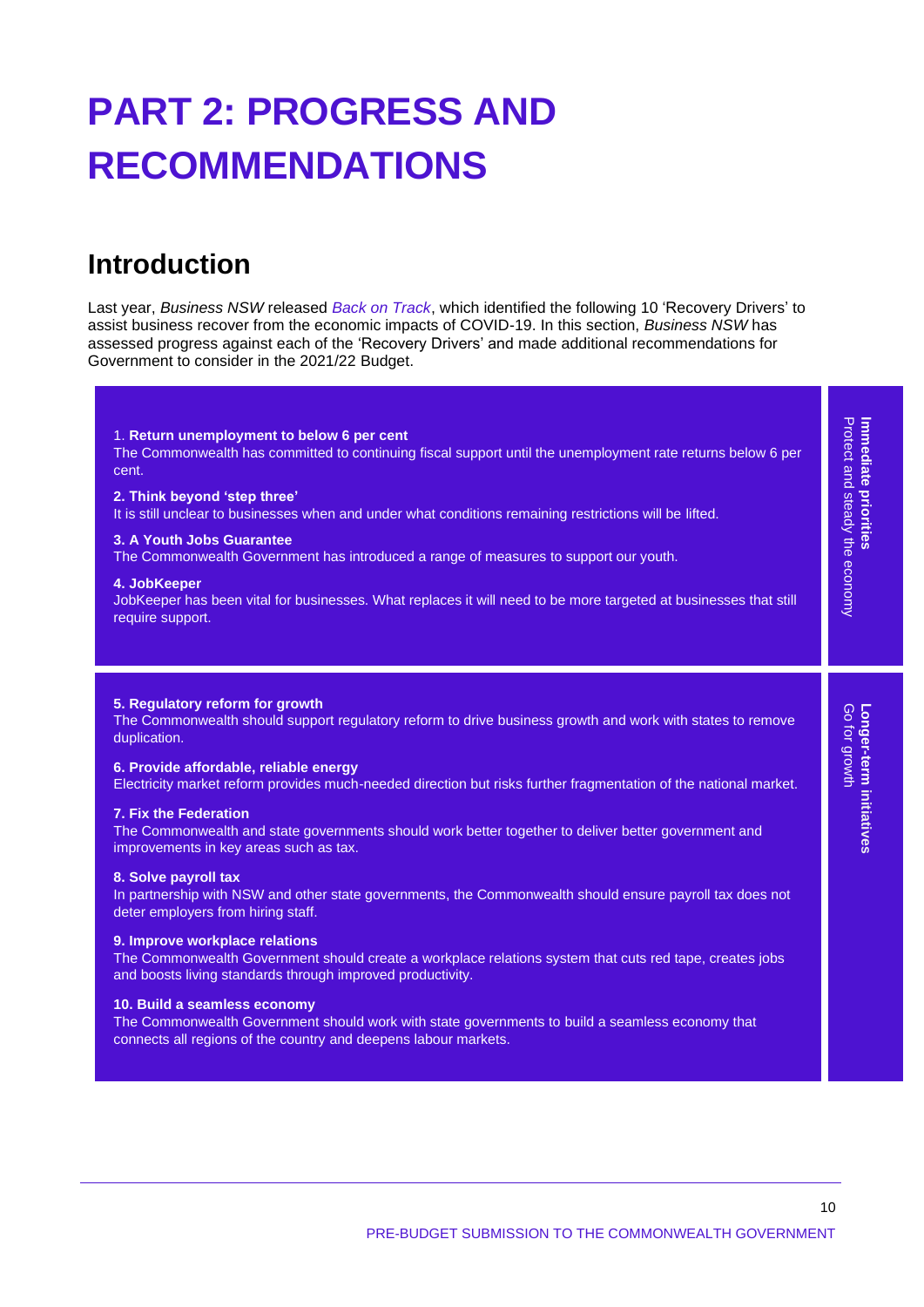### Return unemployment to below 6 per cent

#### **The Commonwealth has committed to continuing fiscal support until the unemployment rate returns below 6 per cent**

The Commonwealth Government has consistently emphasised the importance of getting people back into work to minimise the human-level impacts of COVID-19.

In September 2020, the Treasurer announced a welcome commitment to continue fiscal support until unemployment returns to below six per cent. Particularly crucial to meeting this target will be the future of support for COVID-affected businesses (recovery driver #4).

In the October 2020 Budget, business again took its place at the heart of our economic recovery with a range of measures to support investment and the creation of jobs. This included wage rebates, investment incentives, new skills initiatives, direct support for employers, business tax cuts and strategies to boost our manufacturing sector. Businesses also benefited indirectly from personal income tax cuts, infrastructure spending and broader fiscal support aimed at boosting public demand.

However, *Business NSW*'s research has indicated that, despite all the government support, certain industries continue to suffer. Chief amongst them are the tourism and international education sectors which are still hindered by the closure of international borders.

#### **Recommendations:**

1. Prioritise the 6 per cent unemployment target in the upcoming budget.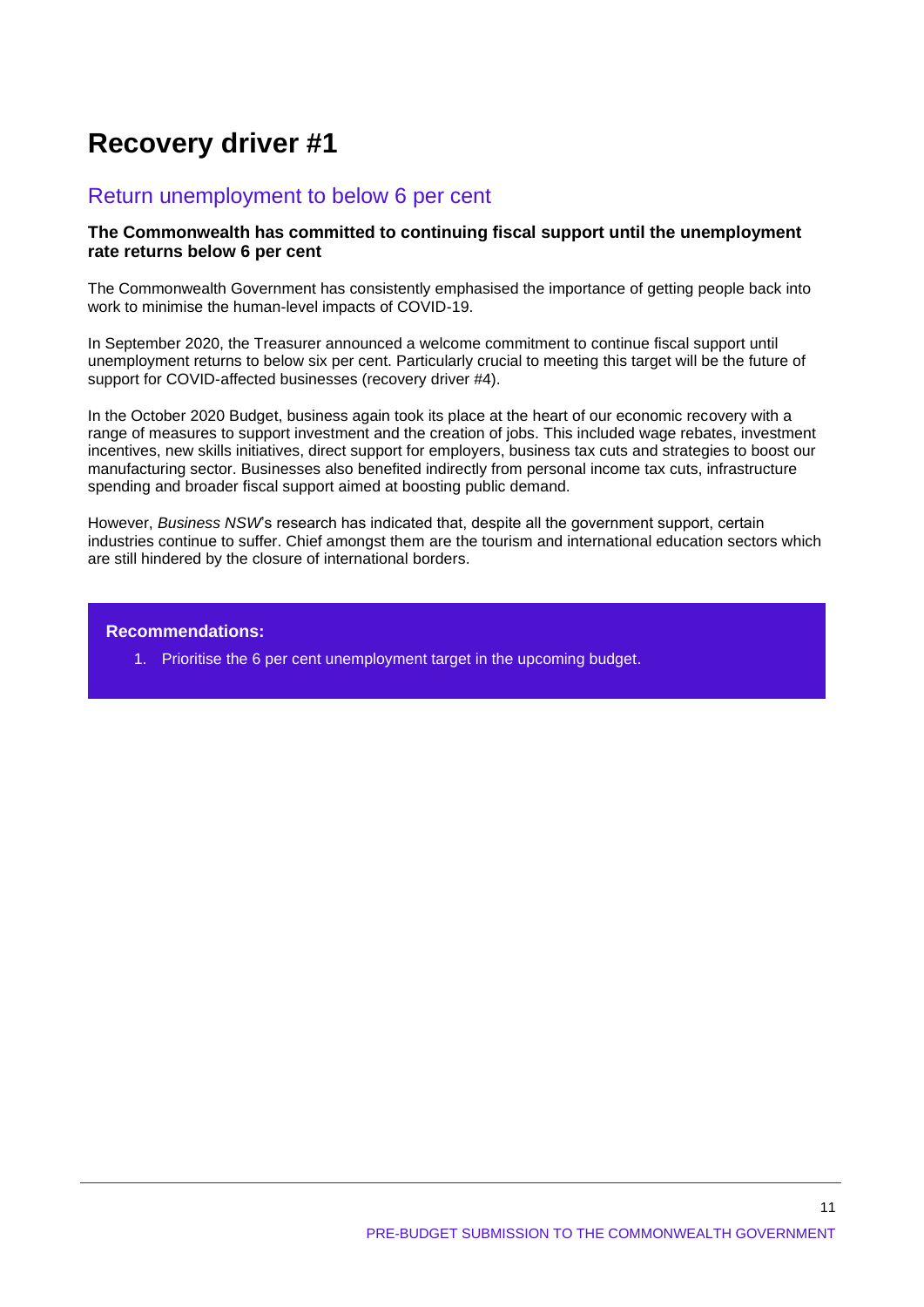### Think beyond 'step three'

#### **It is still unclear to businesses when and under what conditions remaining restrictions will be lifted**

Australia's performance during the COVID-19 pandemic has continued to be exemplary. Since the Victoria outbreak in May-June 2020, there have not been outbreaks of a similar scale. Those clusters of cases which have appeared, such as those centred on Sydney's Northern Beaches in December 2020, have been contained.

While restrictions on travel and business activity have come in and out of effect over the period, care has been taken to ensure most business activity can continue in a COVID-safe way. Australia has avoided the economic damage seen in peer countries across the G-20 and OECD (see Figure 1).



Source: OECD (2020), "OECD Economic Outlook, December 2020", OECD Economic Outlook: Statistics and Projections (database). - Created with Datav

Figure 1 - OECD Economic outlook December 2020

These concerns are greatest in businesses catering to international visitors and group activities – businesses in the Arts and Recreation Services, Education and Training, and Retail Trade sectors were among those most likely to report being at greatest risk. While borders stay closed to international tourists and international students, these sectors will face ongoing challenges and may need targeted support if they are to resume activity when borders open.

State premiers have continued to impose border closures and travel restrictions in an ad hoc and unpredictable manner. The outbreak in Greater Sydney over the Christmas-New Year 2020-21 period has again highlighted the tendency for neighbouring states to close borders as an action of first resort, and to be reluctant to reopen even after multiple days without community transmission of COVID-19. Clarity and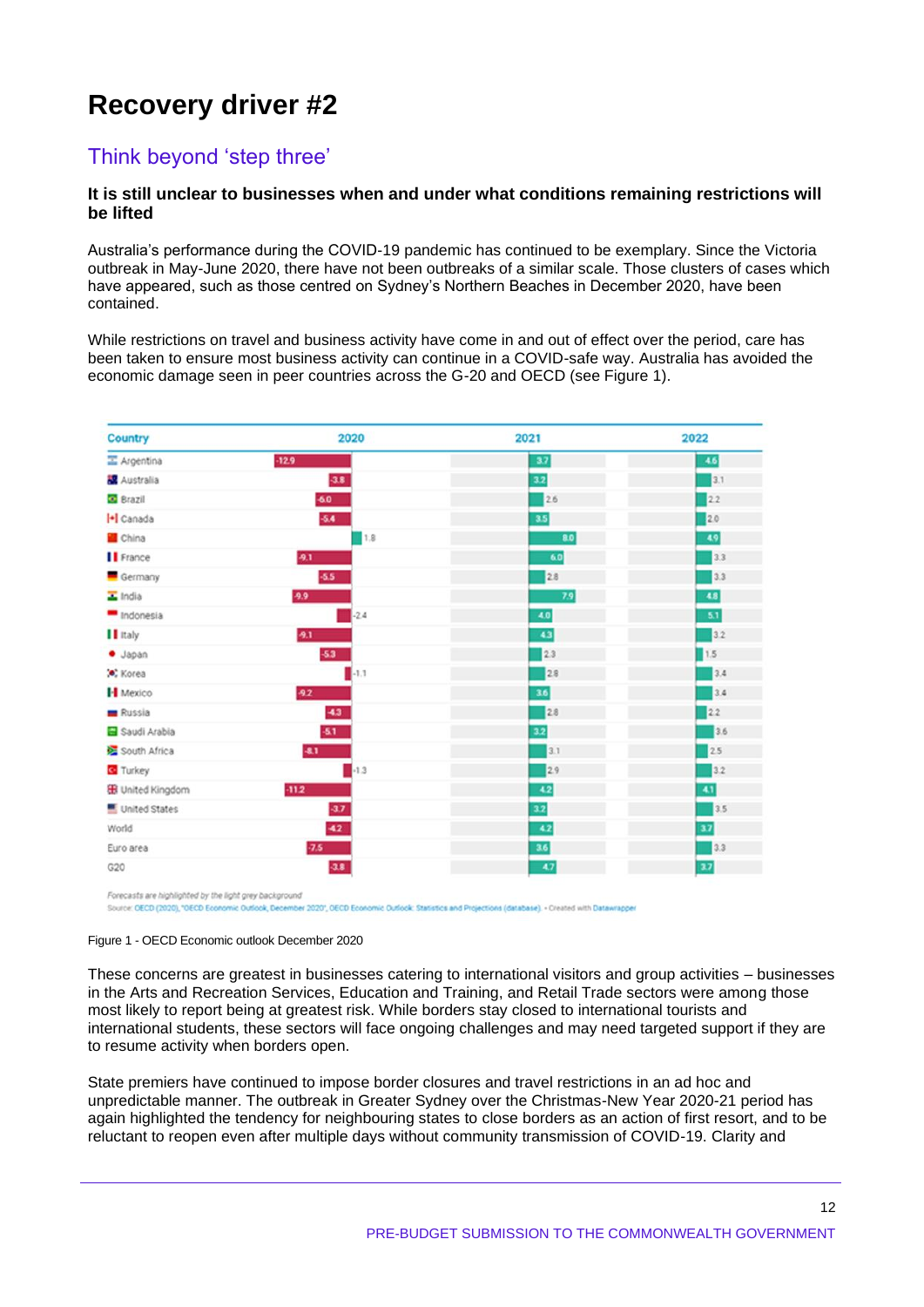consistency over the conditions in which states will close and reopen their borders would be preferable to the current pattern of arbitrary decision-making.

Vaccination against COVID-19 has begun overseas, with the Australian vaccination campaign now scheduled to begin in mid-February 2021. The vaccination programme appears central to understanding "what comes next" as businesses look to emerge from remaining restrictions. With a significant proportion of the population vaccinated, particularly those most vulnerable to the effects of COVID-19, there will be a diminishing justification for states to resort to the most damaging types of restrictions on social and commercial activity. The faster the vaccine is deployed, the better the conditions for society and the economy.

Questions remain over the future of international travel. As vaccination of overseas citizens gathers pace, and as more Australian residents are themselves vaccinated, there is the potential for those that have been vaccinated to be admitted into the country. Actions currently underway to verify and mutually recognise other countries' vaccination efforts will be vital to facilitating international travel once more.

While recognising it is still too early to identify when borders will reopen, *Business NSW* encourages the development of a strategy covering:

- the conditions upon which the border will reopen
- the Australian Government's position on international travel bubbles
- outbound restrictions on Australian residents
- arrangements for international students
- the use of digital 'vaccine passports'

#### **Recommendations:**

- 2. Accelerate the roll out of COVID-19 vaccinations across Australia
- 3. Develop a plan to safely reopen international borders including when and how international borders will operate in a COVID-safe way, and which cohorts will be prioritised to enter Australia.
- 4. Develop clear and consistent criteria, in collaboration with states and territories, for when state border closures may occur, allowing businesses and individuals to plan with confidence.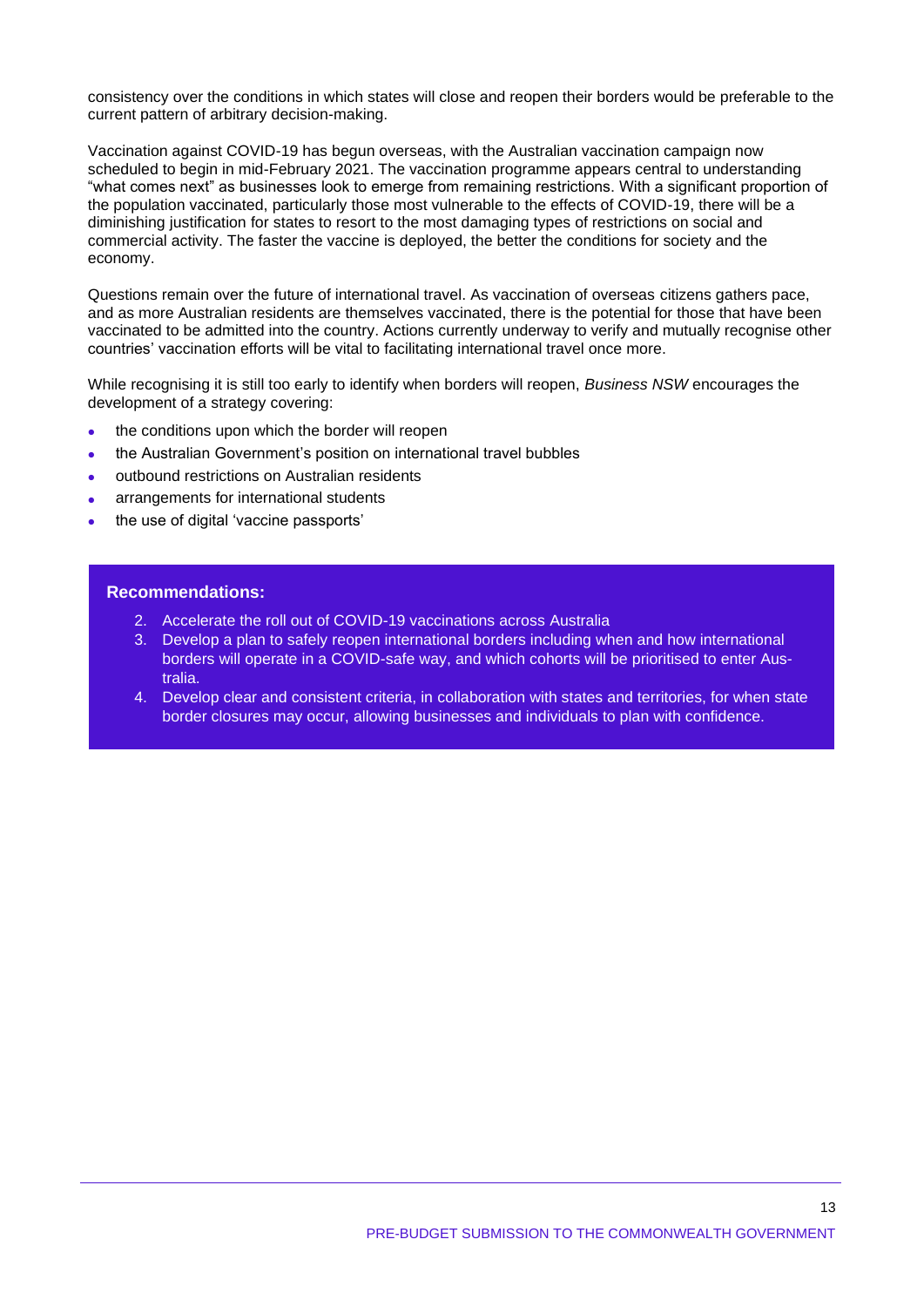### Youth Jobs Guarantee

#### **The Commonwealth Government has introduced a range of measures to support our youth.**

In line with our proposal for a Youth Jobs Guarantee, the October 2020 Commonwealth Budget included significant support for young people looking for work.

The JobMaker hiring credit in particular has meant that businesses that take on a jobseeker will receive a payment of \$200 a week for an eligible young person aged 16-29 years and \$100 a week for a young person aged 30 to 35 for up to 12 months. It is estimated the \$4 billion scheme will support around 450,000 young Australians into jobs. This will help employers get young people back into work and ensure a generation of workers is not lost as a result of the COVID-19 crisis.

Other significant investments made by the Commonwealth include the Boosting Apprenticeship Commencements (BAC) subsidy. This initiative resulted in the Commonwealth Government providing an additional \$1.2 billion to support Australian businesses to employ 100,000 new apprentices or trainees by September 2021.This subsidy has been a huge success, with reports around the country of unprecedented demand for new apprentices and trainees.

When it was released in July, the *Business NSW* report *[Skilling Australia for a Better Future: Supporting](https://www.businessnsw.com/content/dam/nswbc/businessnsw/pdf/Skilling%20Australia%20report%20-%20Business%20NSW%20-%20200708.pdf)  [Apprenticeships](https://www.businessnsw.com/content/dam/nswbc/businessnsw/pdf/Skilling%20Australia%20report%20-%20Business%20NSW%20-%20200708.pdf)* forecast a reduction of 54,000 apprentice and trainee commencements across Australia in 2020 compared to 2019. Following the introduction of the BAC subsidy, it is highly likely that commencements in 2020 exceeded those in 2019. This is an amazing result and testament to the Commonwealth Government's commitment to supporting businesses and young people through this very challenging period.

However, this initiative could be the victim of its own success, with the 100,000 places exhausted before the planned cessation of the subsidy in September 2021.

Reports indicate that around 50,000 places have already been taken up with a significant backlog still being processed. Data from our apprenticeship centre, Apprenticeship Support Australia, indicate that the total number already allocated could in fact be as high as 70,000 – leaving few places to be filled.

However, the precise number is unknown and unavailable, with businesses unaware of how many places remain. This could result in businesses taking on an apprentice with the expectation that they would be eligible for the BAC subsidy only to be informed, once their application is processed and finalised, that all places have been expended. This could lead to high cancellation rates and disappointed employers.

Similarly the Supporting Apprentices and Trainees (SAT) subsidy has been hugely successful and has resulted in a significant reduction in the number of cancellations and suspensions. Given ongoing economic uncertainty, the Commonwealth is encouraged to extend the availability of this subsidy beyond its current expiry date in March 2021.

- 5. Expand and extend the Boosting Apprenticeship Commencements (BAC) subsidy with an additional 20,000 places available until the end of December 2021 to support 2021 school leavers.
- 6. Provide greater transparency around the availability of BAC places.
- 7. Extend the Supporting Apprentices and Trainees (SAT) subsidy beyond March 2021 to the end of December 2021.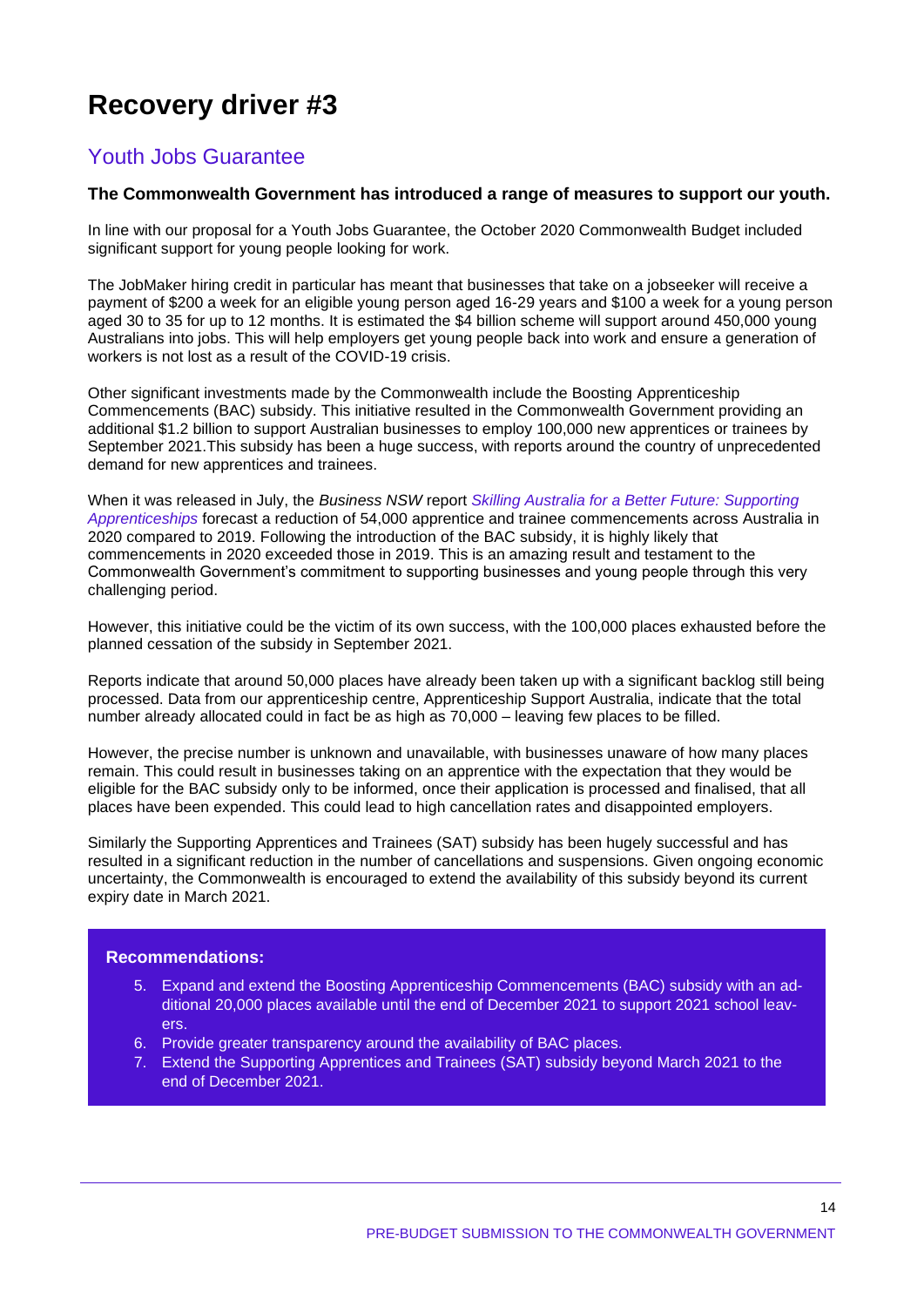### **JobKeeper**

#### **JobKeeper has been vital for businesses. What replaces it will need to be more targeted at businesses that still require support.**

JobKeeper has been one of the most important policy measures introduced to support businesses and their workers during the pandemic. JobKeeper has been successful in enabling millions of businesses to survive during forced shut-downs and trading restrictions introduced to deal with the COVID-19 pandemic. By maintaining a connection with their employees, businesses were able to quickly get back up and running when restrictions were eased.

Over time, tighter eligibility criteria has reduced the numbers of businesses participating. However, for many of those businesses still covered by the program it remains vital to their continued viability. In *Business NSW*'s December Business Conditions Survey, 23 per cent of respondents said their business was at risk of failure when supports including JobKeeper are withdrawn.

Government has indicated that it does not intend to continue JobKeeper beyond the end of March. However, there are businesses in some sectors of the economy that will continue to be heavily impacted by Government restrictions, such as the closure of international and state borders. When these businesses can operate normally they will quickly return to a strong financial position. For the time being, their economic viability continues to be weighed down by the Government imposed restrictions. These businesses will need support after JobKeeper ends to allow them to contribute to the economy when normal operations resume.

*Business NSW* supports calls made by the Australian Chamber of Commerce and Industry (ACCI) to introduce a new program of wage subsidy support targeting businesses heavily impacted by international and state border closures. Aimed at preserving future jobs and skills, the wage subsidy support would have the following characteristics:

- A payment set at \$450 per week per employee if business turnover is down over one third, or \$700 per week per employee if business turnover is down over two thirds, relative to the same quarter in 2019 in most cases.
- Eligibility for the subsidy is tested quarterly.
- Eligible staff are those employed on or before 1 January 2021.
- The industrial relations flexibilities of the JobKeeper payment are retained.

*Business NSW* does not believe an industry test (for example, restricting eligibility to prescribed ANZSIC codes or business types) is appropriate given the complexity of supply chains and indirect flow-on impacts from restrictions such as border closures. However, tighter criteria in relation to revenue loss, the period over which revenue loss is assessed, or the value of the payment, may be appropriate if cost-containment is the primary concern.

*Business NSW* also supports keeping administrative arrangements for any JobKeeper replacement as similar as possible to those used during JobKeeper. It is undesirable to impose a new understanding and compliance hurdle for those businesses still in need of support. Retaining as much as possible of the existing requirements for information provided by businesses will simplify participation.

#### **Recommendations:**

8. The Commonwealth Government should provide a new program of wage support for businesses affected by ongoing government restrictions on their activity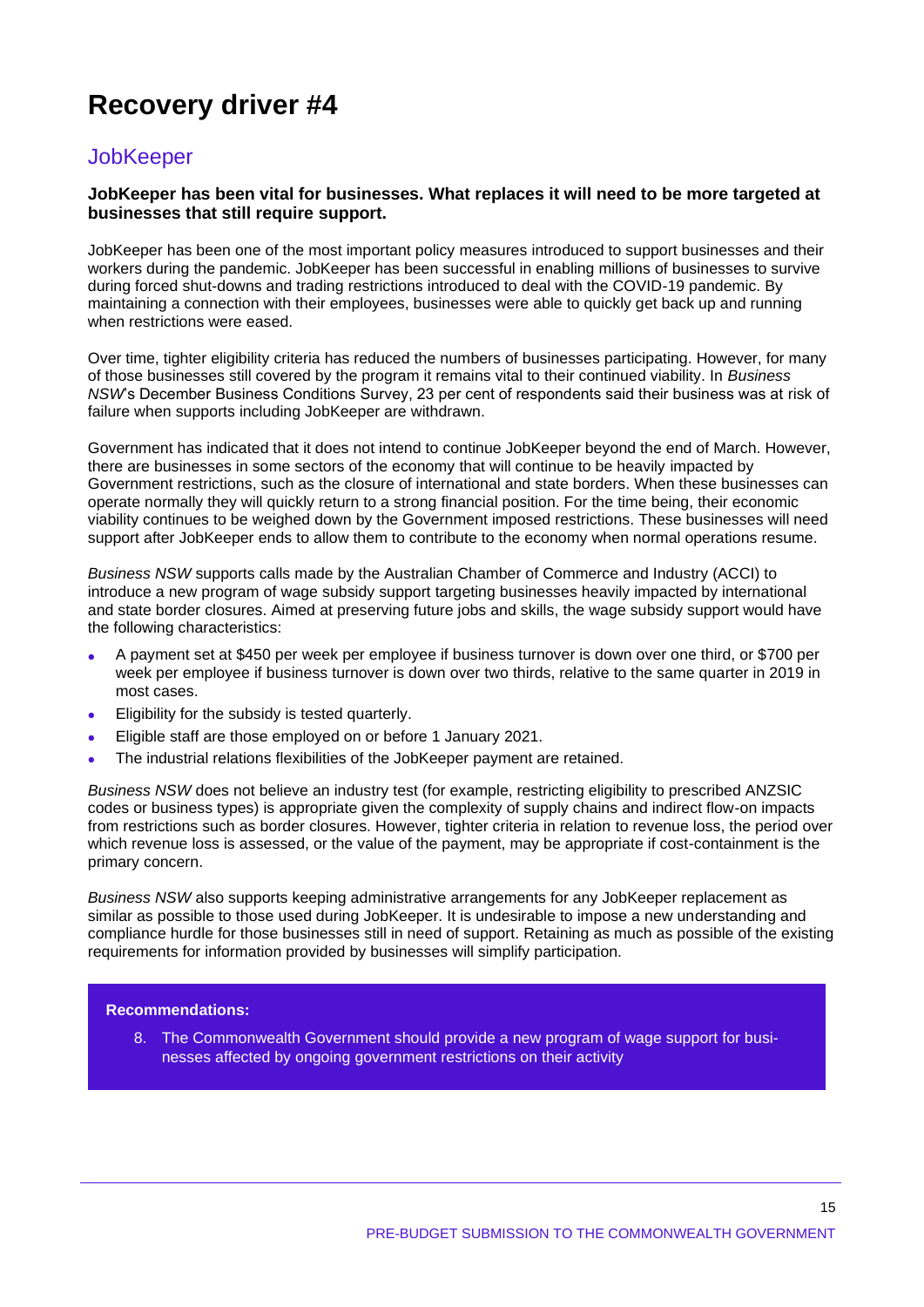### Regulatory reform for growth

#### **The Commonwealth should support regulatory reform to drive business growth and work with states to remove duplication.**

Deregulation and regulatory efficiency are critical priorities for NSW businesses, who are currently disadvantaged by a large volume of regulation and a high degree of regulatory churn. Excessive and bureaucratic regulation is consistently cited as one of the top impediments to business growth and success. Tackling the issue of red tape is not about letting businesses do whatever they want, but rather it is about reducing costs that are unnecessary and can be avoided.

The NSW Government has had significant success in making it easier to interact with the NSW Government and is streamlining application processes through Service NSW and the Minister for Customer Service. The Commonwealth should explore further opportunities to partner with NSW to streamline regulation processes.

Most recommendations contained within this Recovery Driver are for action by the NSW Government. The NSW Productivity Green Paper released in August contained a range of regulatory reform proposals, including many recommendations made by *Business NSW* in *Back on Track* and elsewhere.

One area of leadership for the Commonwealth is mutual recognition. Mutual recognition usually only works where there is a direct match with the licensed activities. Licensing bodies from each jurisdiction for each category of licence should be encouraged to develop as many nationally recognised licence categories (each covering the same scope of activities) as possible. Temporary exemptions should be granted when there is an urgent need for the skills in another jurisdiction (for example, rebuilding efforts after a natural catastrophe or post-pandemic skills needs).

- 9. The Commonwealth Government should reinvigorate the National Business Simplification Initiative (NBSI) and consider opportunities to harmonise with state regulatory initiatives, for example, through Service NSW.
- 10. The Commonwealth Government should lead the development of nationally recognised licence categories in collaboration with jurisdiction licensing bodies.
- 11. Oversee the introduction of temporary exemptions to licenses when there is an urgent need for the skills in another jurisdiction.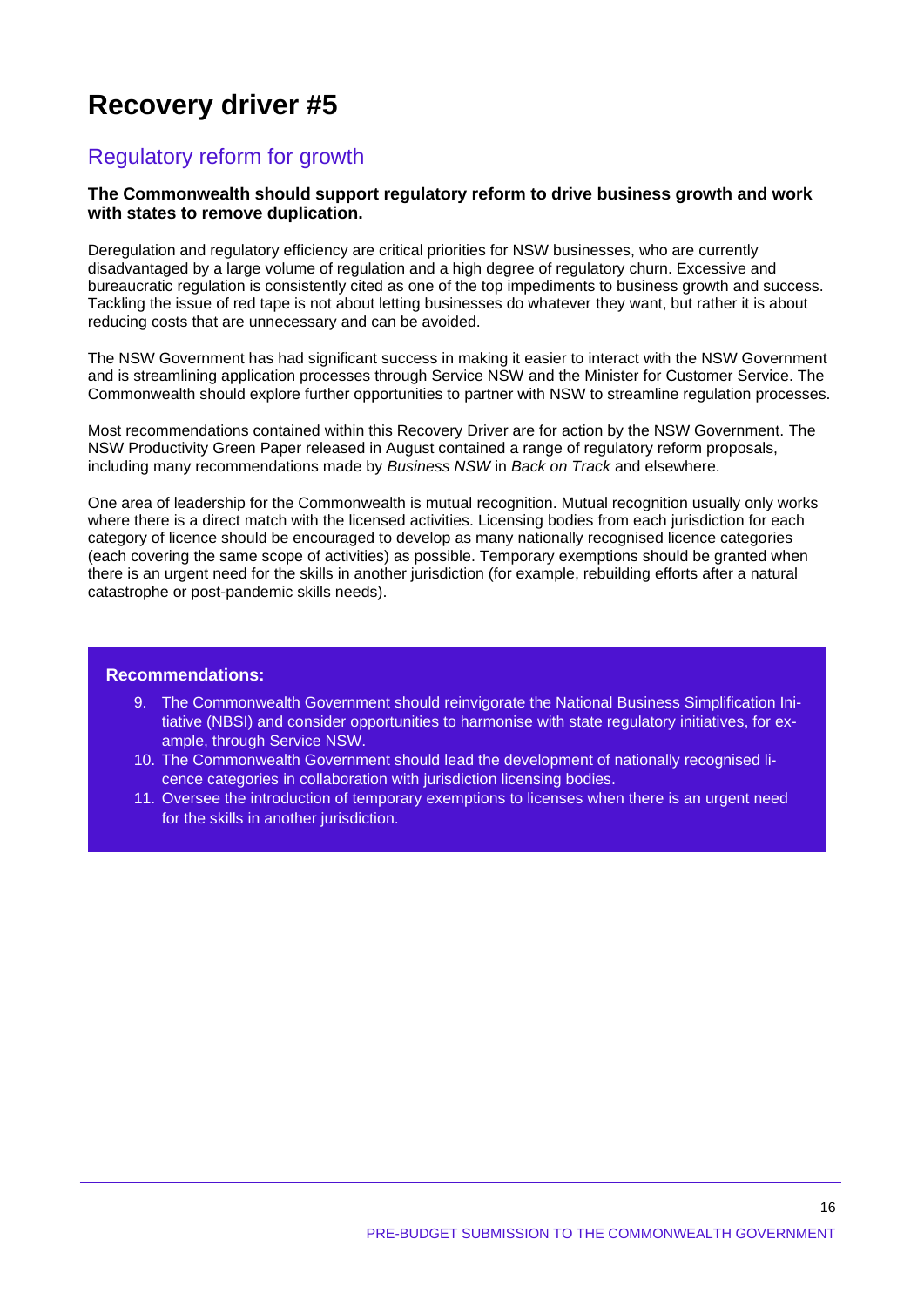### Reliable affordable energy

#### **Electricity market reform provides much-needed direction but risks further fragmentation of the national market.**

2020 saw major developments in NSW's energy policy. The Electricity Infrastructure Investment Bill (2020) has set the stage for a sweeping makeover of NSW's electricity market, introducing a new auction-driven process for renewable generation, storage, and electricity firming capacity. The implementation plan for that roadmap will develop through 2021. If NSW can deliver the bill savings it has projected, it will be welcome relief for businesses in NSW for whom energy costs remain a concern. The policy design challenges for such a large and complex reform are substantial. Done well, it has the potential to put the NSW economy on track to cut greenhouse gas emissions by 2050, while keeping the costs of the transition under control. Done poorly, it could leave billpayers on the hook for growing costs while reliability deteriorates. Decisions taken over the next few months will determine which track we are on.

Meanwhile, efforts at modernising the National Energy Market (NEM) through the Energy Security Board's (ESB) Post-2025 Review have made slower progress. With momentum on electricity system reform having shifted from the ESB to the states, a renewed effort will be needed to avoid further fracturing of the NEM. Sharing resources across states allows for a more cost-effective allocation of investment. There is a growing risk that measures introduced in an attempt to optimise the electricity market within each state will result in increased inefficiency between states.

There has also been much-needed progress to address NSW's short-term gas supply challenge. The Narrabri Gas Project received clearance from both the Commonwealth and NSW governments and now just requires the proponent Santos to make its final investment decision. The Port Kembla LNG import terminal has also shown promising signs, with fast tracked planning approval for the terminal and its connecting pipeline, and a potential FID in the first quarter of 2021.

The Commonwealth Government's 'gas fired recovery' plan looks likely to address the pipeline capacity constraints that need to be removed. The longer-term outlook for the sector is less clear. Pilot projects for hydrogen and biogas indicate possible future directions, but much more work is needed before the full extent of the role either will be able to play is fully understood.

The Commonwealth's Technology Investment Roadmap identified some of the most promising technologies to help Australia reduce its climate footprint. However, with Australia still to set a firm target for decarbonization, it remains to be seen how far along that journey the Roadmap will be able to direct us.

The cancellation of the Glasgow climate change conference (due to the pandemic) deferred the need for the Government to set out additional expectations. The , but the new deadline at the end of 2021 will need to be matched with greater clarity, both about the extent Australia intends to reduce emissions by 2050, and about the policies that will be used to accomplish those reductions.

Drought and bushfires may have receded behind COVID-19 in the public eye, but the impacts of climate change on NSW's businesses, especially those in regional and coastal areas, will continue to grow.

- 12. Manage the ESB post-2025 review to avoid further fragmentation of the National Electricity Market.
- 13. Match states' commitments with a firm Commonwealth objective to cut greenhouse gas emissions by 2050.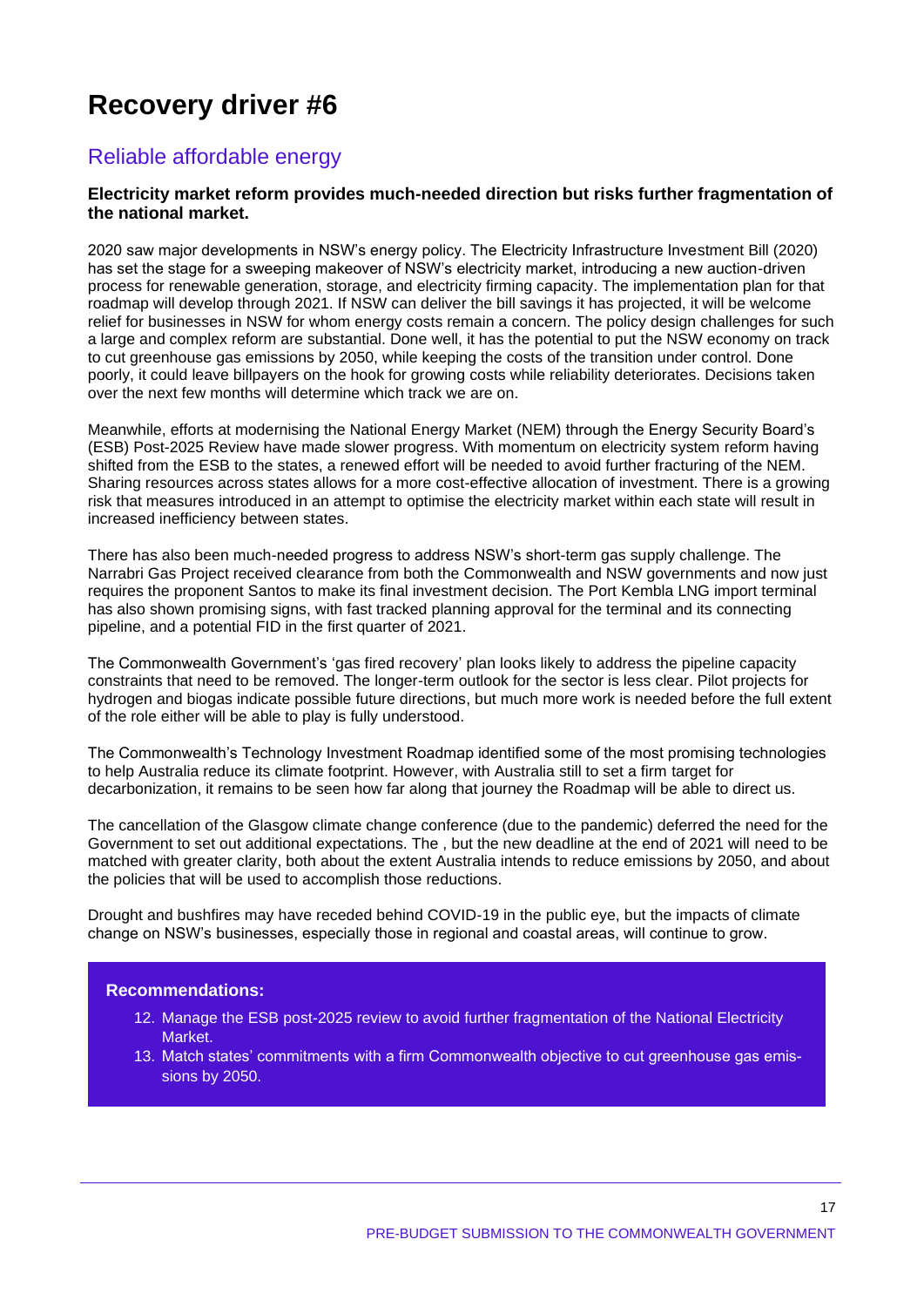### Fix the Federation

#### **The Commonwealth and state governments should work better together to deliver better government and improvements in key areas such as tax.**

The creation of the National Cabinet has been an invaluable initiative to find solutions to the health and economic consequences of COVID-19.

Despite this, there are still some areas of the inter-governmental decision-making processes that require significant improvement. For example, the interplay of federal and state policies on energy and climate change policy is driving a concerning trend towards states 'going it alone' on reform. Perception of a lack of commitment and a lack of action in Canberra have led states to occupy what has been seen as a vacant playing field.

While *Business NSW* supports the principles behind the NSW electricity infrastructure roadmap, it continues to be our preference that reforms take place across the National Electricity Market. We now also have a situation where all states and territories have committed to reach net zero emissions, but the Commonwealth has not. At best this leads to uncertainty, and at worse incoherence as businesses attempt to make sense of the expectations from different tiers of government.

A second area of concern is the potential impact of productivity improvements on GST receipts, the NSW Government recently announced a proposal for property tax reform with a plan to replace stamp duty with an annual tax on land value. Under the proposal, homebuyers would be able to choose whether to pay stamp duty or the new land tax. It is estimated the proposal would boost the NSW economy by 1.7 per cent which may consequently impact GST receipts.

Skills remain a key area of concern and require further consideration given the commencement of negotiations for a new National Agreement for Skills from August 2021. This new national agreement must carry forward the commitment made by all governments in the Heads of Agreement to a real increase in overall Vocational Education and Training (VET) funding. It represents the opportunity to put in place a longterm funding solution for VET that delivers real growth in funding, as well as greater consistency and certainty.

- 14. As per the Thodey Review recommendations, the Commonwealth should ensure that states will not be disadvantaged with a lower GST share as a result of undertaking productivity enhancing tax reforms, such as replacing Stamp Duty with a broad-based land tax.
- 15. The Commonwealth Government, in partnership with state governments, should commit to long-term funding growth for the Vocational Education and Training sector in the new National Agreement for Skills due in August 2021.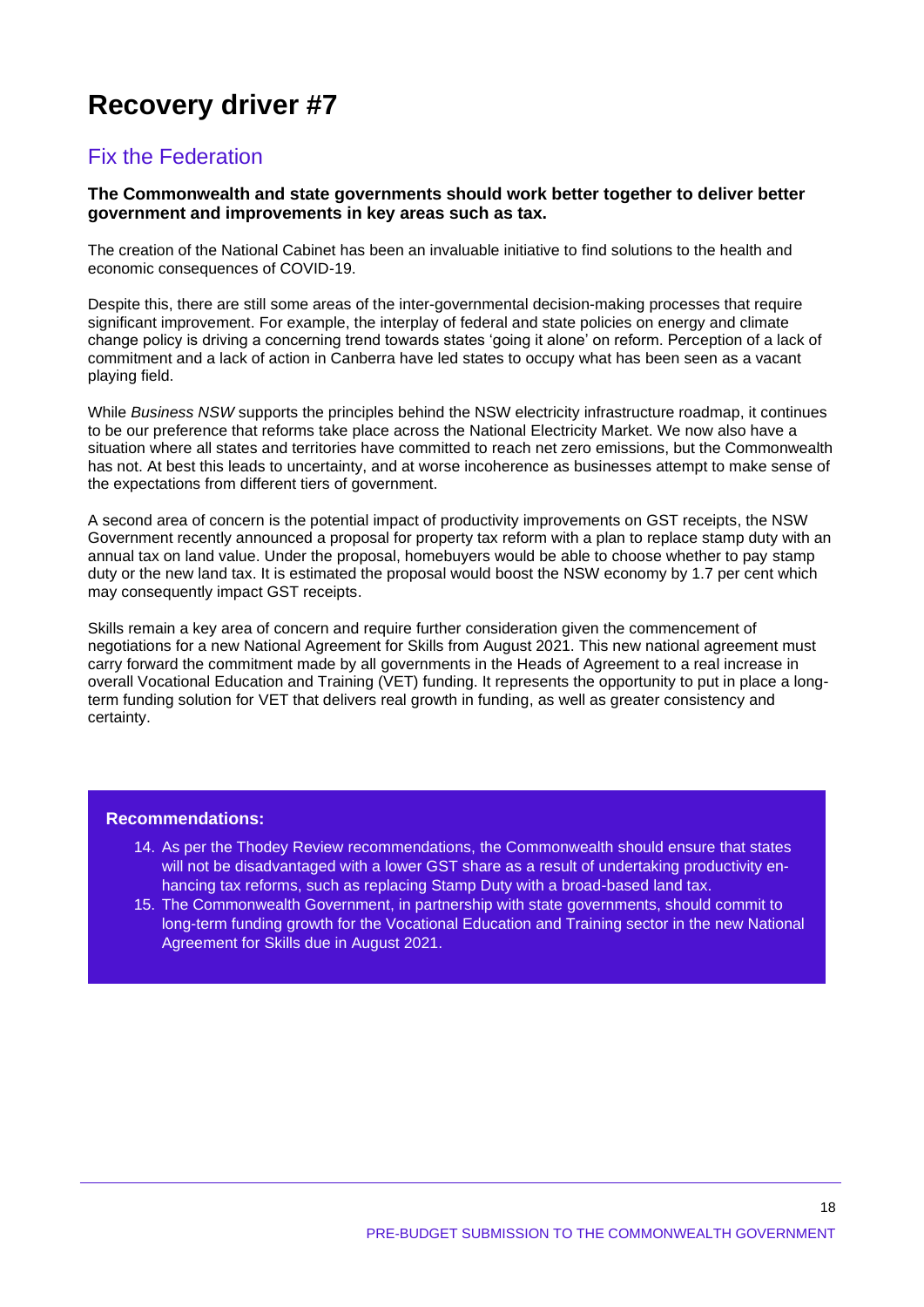### Solve payroll tax

#### **In partnership with NSW and other state governments, the Commonwealth should ensure payroll tax does not deter employers from hiring staff.**

Payroll tax reform remains a priority for businesses. There is scope for the Government to begin tackling payroll tax in 2021 to ensure payroll tax does not become an obstacle to economic recovery and employment.

Payroll taxes are state taxes, but payroll tax reform will require Commonwealth involvement. Payroll tax accounts for around a third of NSW's own-source revenue. State governments rely on payroll tax to deliver services and alternative revenue sources must be found. Alternative state-based taxes such as stamp duty are even more inefficient than payroll tax, and so are unsuitable to replace foregone payroll tax revenue.

As a result, there is still a need for the Commonwealth and state governments to come together to set themselves the challenge of ensuring payroll tax does not get in the way of employers' ability to hire staff during our economic recovery. There are a range of options available, some of which were considered in Australia's Future Tax System Review (the Henry Review), though most would require a degree of partnership with the Commonwealth, including:

- a cash flow tax
- giving states and territories a share of income tax
- a broad-based labour value-added tax, and
- collecting payroll tax through the PAYG withholding system.

Each of these options requires further detail including analysis of costs, benefits and SME impacts. But all can reduce the tax administration costs associated with the current payroll tax system. There is no reason why the states and territories together with the Commonwealth shouldn't be exploring the merits of these proposals so we can get rid of a tax that will obstruct our economic recovery.

During the pandemic, other tax measures were introduced which have encouraged productive uses of businesses' capital. The Treasurer should extend the end date on the \$150,000 Instant Asset Write-off, as small business will need that support for at least the next 12 months to achieve the government's growth expectations.

Given the ongoing impact of COVID-19 on trading and supply chains, many small businesses were not in a position to order necessary capital items before 31 December 2020, or are unable to guarantee installation and first use by 30 June 2021. Allowing additional time to order and install equipment will encourage productive investment. It will also enable some businesses affected by lasting changes to demand to pivot, as Government has encouraged them to do, to new products or new markets.

- 16. Commonwealth and state governments should come together to consider the breadth of options available to ultimately abolishing payroll tax.
- 17. The Commonwealth Government should extend the \$150,000 Instant Asset Write-Off through 2021.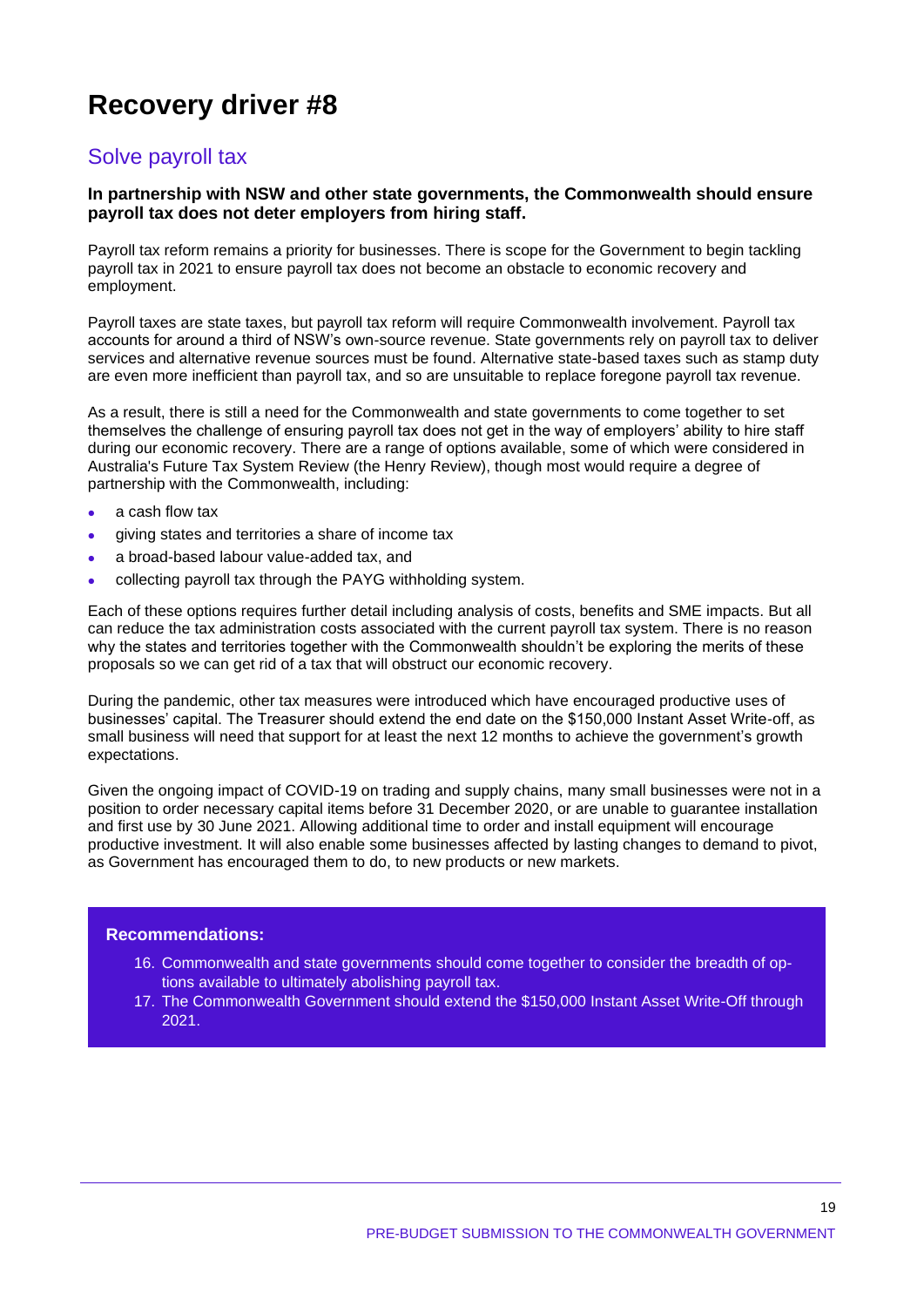### Improve workplace relations

#### **The Commonwealth Government should create a workplace relations system that cuts red tape, creates jobs and boosts living standards through improved productivity.**

The workplace relations system remains overly complex and not easily understood. Australian businesses need a more streamlined workplace relations system that is easier to navigate and that is compatible with reaching win-win outcomes.

Smaller businesses in particular must spend considerable resources understanding and ensuring compliance with their obligations, time better spent ensuring business success. The system must provide businesses with more support in hiring and complying with employment and other workplace-related laws.

The impact of industrial action at Australia's ports continues to act as a drag on trading businesses in NSW. Members are affected not only by increased shipping costs and surcharges, but also by delays and increased uncertainty about when shipments will arrive and depart. This has consequences along the supply chain, as products dependent on imported goods are subject to manufacturing delays, causing disruption to cascade to non-importing businesses. An enduring and cost-effective resolution of the disputes will be essential as businesses seek to recover through 2021.

#### **Recommendations:**

- 18. The Commonwealth Government should reform the workplace relations system to provide small to medium sized businesses with more support in complying with employment and other workplace-related laws.
- 19. Resolve industrial relations disputes impeding the efficient operation of ports in NSW and across Australia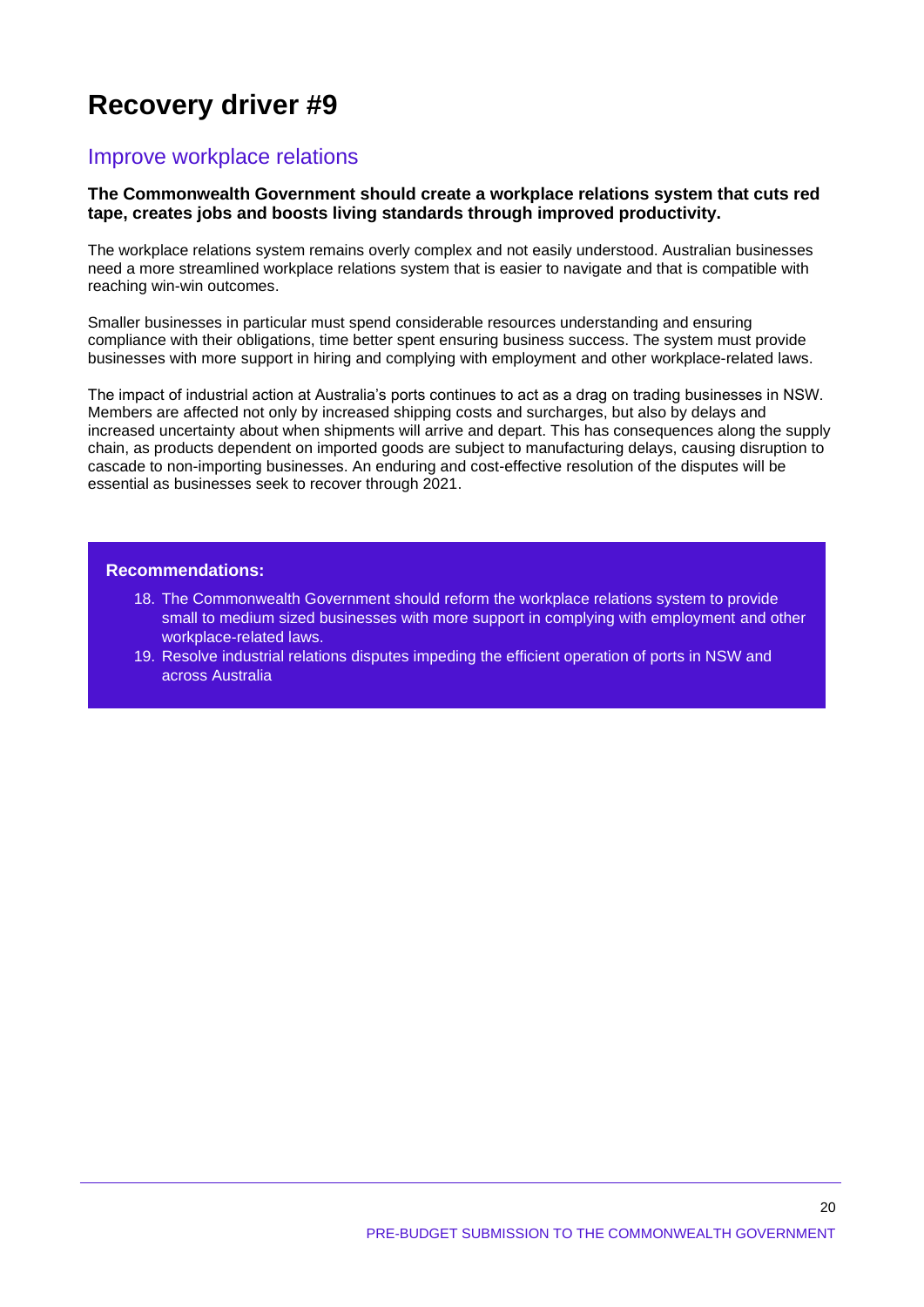### Build a seamless state economy

#### **The Commonwealth Government should work with state governments to build a seamless economy that connects all regions of the country and deepens labour markets.**

The pandemic has renewed attention on the need to better integrate regional and urban economies in NSW and across Australia. Observers such as Infrastructure Australia had predicted working from home would become more popular over time, but the arrival of COVID-19 rapidly accelerated the change to workplaces. It remains to be seen how enduring changes to workers' and businesses' preferences are, but the last year has demonstrated both the possibilities and the constraints for these new workplace arrangements.

The implications for investment in infrastructure are particularly far-reaching. Plans for transport infrastructure such as roads and rail lines are scaled to commuter rush-hour demand. Planning for urban growth and development will need to accommodate at least uncertainty, if not outright change, in people's preferences about where they want to live. Tecommunication services, both mobile and fixed line, will be even more critical to underpin future working arrangements from any location.

The COVID-19 pandemic put unanticipated strains on businesses' telecommunications services, but for the most part networks have held up well and coped with surging demand. Switching to online retailing and order processing, teleconferences and Zoom meetings, has made business more telecommunications-dependent than ever.

Fundamentals of speed and reliability remain the primary concerns for businesses. In the next year, NBN Co will begin a new phase of deploying Business Fibre Zones in regional towns and city suburbs, which may bridge the gap between businesses' expectations and the service they are receiving.

As the pandemic and associated lockdowns forced businesses to become accustomed to remote working, many are looking to make some of those changes permanent. The NSW economy that emerges from the pandemic is more likely to be one where employees have greater freedom about how they work. This has already led to speculation about increasing options for workers to live outside of NSW's metropolitan centres, while still having access to the opportunity from businesses based there.

The ABS June 2020 data noted that capital cities had a net loss of 10,500 people from internal migration, the largest quarterly net loss on record. This increased demand for living in regional areas will lead to a growing pressure to significantly improve telecommunications services from those areas.

- 20. The Commonwealth Government should invest in capacity building infrastructure to expand markets and ensure economic inclusion.
- 21. The Commonwealth Government should review procedures for discounting benefits in light of low interest rates with a renewed focus to properly value projects capable of delivering benefits over its full lifespan.
- 22. The Commonwealth Government should work with state governments to increase procurement opportunities for local SMEs by continuing recent progress to address issues relating to risk aversion, state capacity, perceptions/knowledge, red tape, market access, industry participation and delegations.